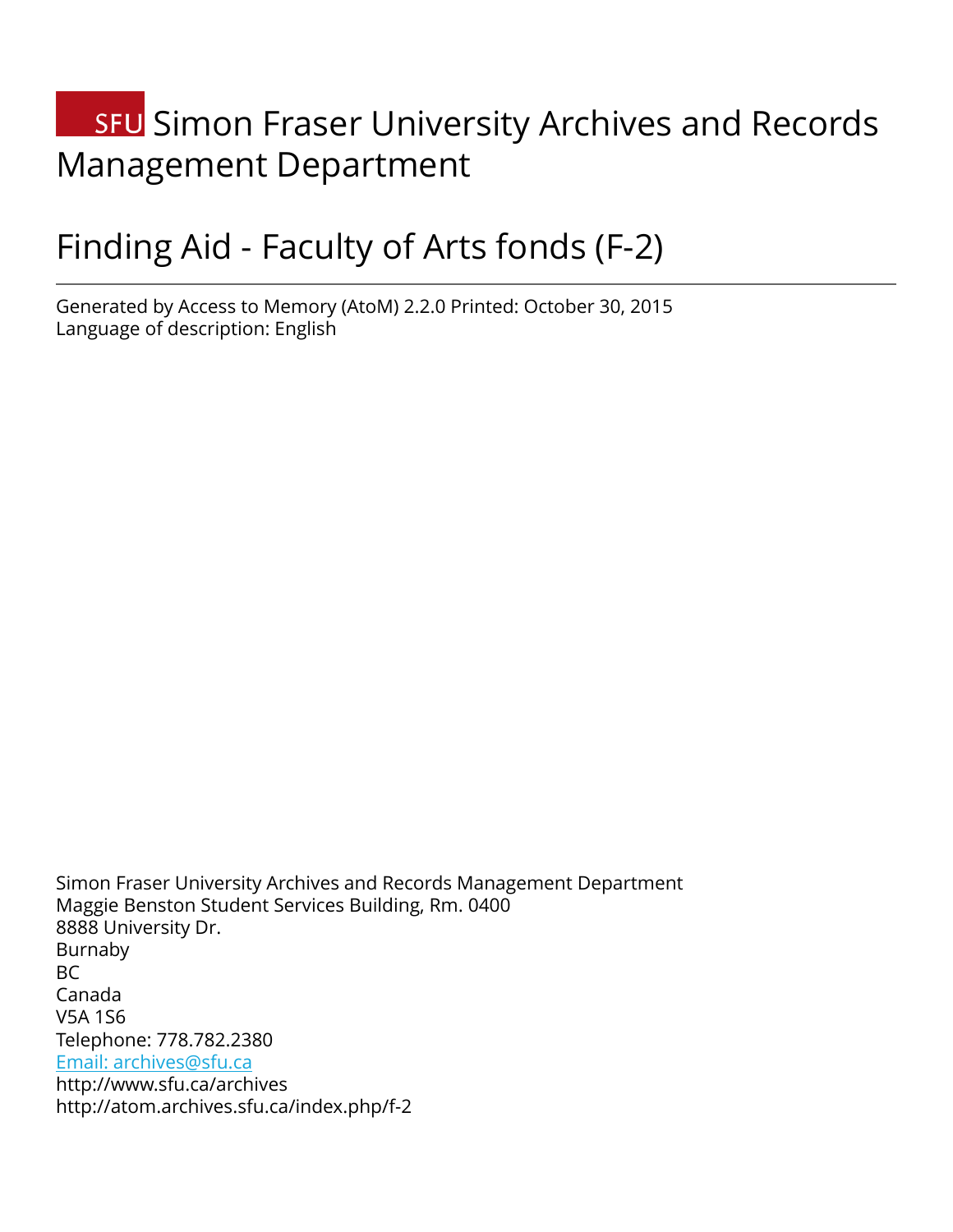## Table of contents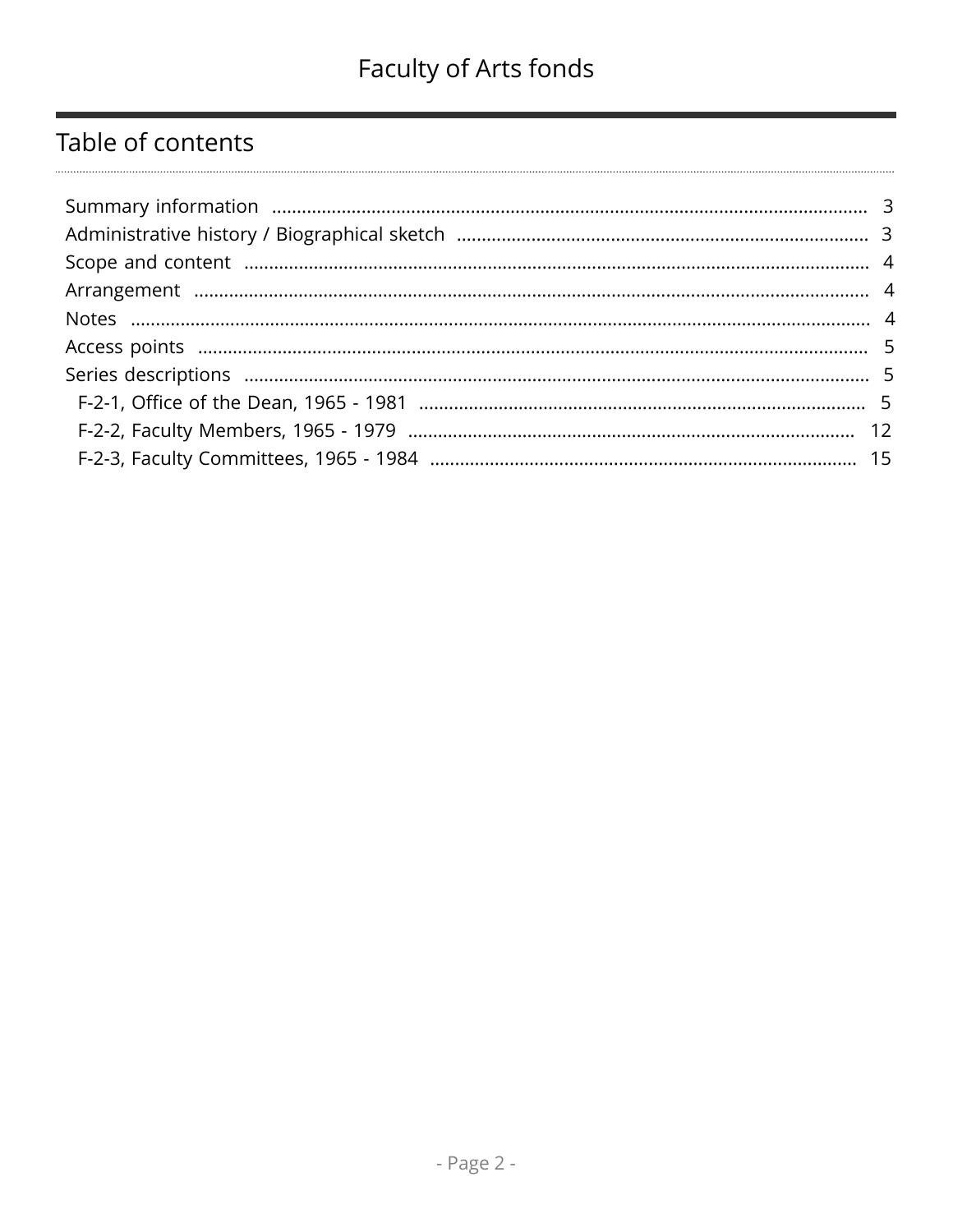## <span id="page-2-0"></span>Summary information

| Repository:                                     | Simon Fraser University Archives and Records Management<br>Department |
|-------------------------------------------------|-----------------------------------------------------------------------|
| Title:                                          | Faculty of Arts fonds                                                 |
| ID:                                             | $F-2$                                                                 |
| Date:                                           | 1965 - 1984 (date of creation)                                        |
| Physical description:                           | 4.88 m of textual records                                             |
| Dates of creation,<br>revision and<br>deletion: |                                                                       |

## <span id="page-2-1"></span>Administrative history / Biographical sketch

#### Note

The Faculty of Arts was one of the three founding faculties of the University established in September 1965, as required by the Universities Act, 1963. c.52 (RS 1979, c. 419). According to the Act, a faculty has a number of powers and duties, including the responsibility to make rules for its self-governance; provide for student representation in faculty bodies and meetings; determine the courses of instruction offered and who is eligible to provide such instruction; appoint examiners to conduct examinations and determine results; and decide on all applications and memorials by students and others in connection with the Faculty. In addition to these powers, a faculty is the central intermediary body through which funding is disbursed to departments and non-departmental programs, including the provision of facilities, equipment and support. In keeping with the overall approach of the University, the Faculty of Arts has sought from its inception to foster interdisciplinary research and teaching.

The Faculty is organized administratively into a Dean of Arts, Associate Dean, and a number of faculty committees, including the committee of the whole. The Dean, as the chief officer and chair of the faculty committee, is responsible for ensuring that the varied duties and responsibilities of the Faculty are carried out. The position of Associate Dean, established in 1966, has been responsible for space allotment, the appointment of sessional staff, the coordination of curriculum development in graduate and undergraduate programs, advice to the Dean on specific matters, and to take the role of Acting Dean when required. The number and composition of faculty standing committees has changed little over time. Those committees which have existed since the inception of the University include Academic Planning, Curriculum, Dean's Advisory, Graduate Studies, and Tenure. The Faculty has also had a number of ad hoc committees, which were numerous during the first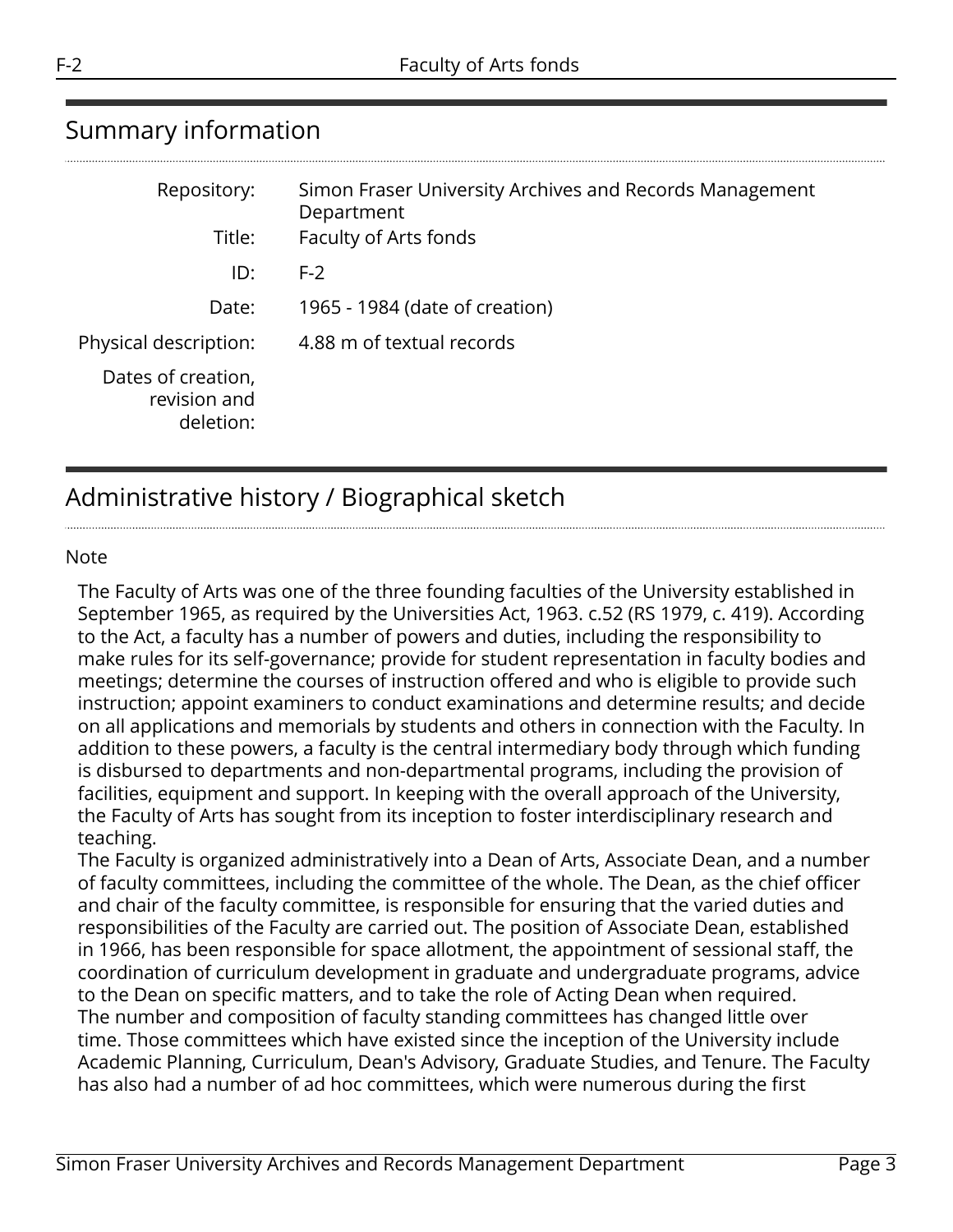developmental years of the Faculty. These included the Departmental Review and Grading committees.

## <span id="page-3-0"></span>Scope and content

The fonds of the Faculty of Arts consists of records made and received in the course of the administration of the Faculty and the carrying out of its functions. The activities documented include policy and procedures development; approval of curriculum and program recommendations from departments; representation to the Senate and Board of Governors; departmental and faculty meetings; faculty salary, appointment, promotion and tenure deliberations; and dispute resolution. The types of documents include meeting agenda and minutes, annual reports, correspondence, faculty files, memoranda, publications, reports, and working papers.

## <span id="page-3-2"></span>Notes

#### Title notes

Source of title proper: Title of the fonds is based on the name of the body.

#### Immediate source of acquisition

The records were transferred in a number of accessions from the Faculty in the early 1980s.

#### <span id="page-3-1"></span>Arrangement

The records were arranged by the Archivist according to office of origin and subject.

#### Restrictions on access

Some access restrictions apply in accordance with Freedom of Information and Protection of Privacy legislation. Consult the the archivist.

#### Finding aids

File lists are available.

#### Related material

Consult the inventories of the Faculty of Arts departmental fonds.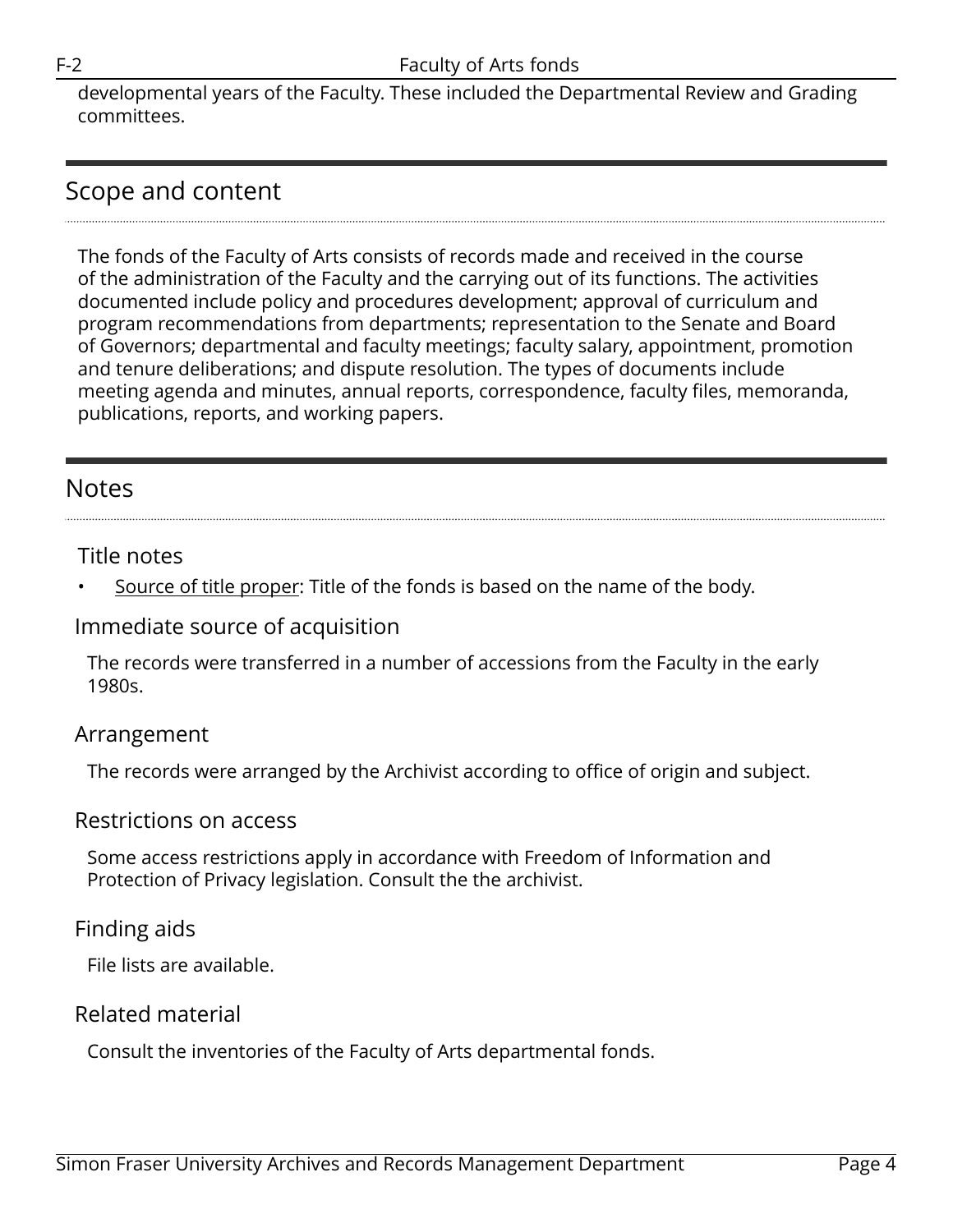### Accruals

Additional material has been accessioned but not yet processed as of September 2002 (3.67 m., 1974-1994). Please consult the archivist for information about using these materials; restrictions may apply. Further accruals are expected.

### Other notes

- Publication status: published
- Level of detail: Full
- Status description: Revised

## <span id="page-4-0"></span>Access points

- Brown, Robert C. (subject)
- Smith, W. A. S. (subject)
- Sullivan, Dale (subject)
- Mathews, John (subject)
- MacPherson, Archibald (subject)
- Bottomore, Tom B. (subject)
- Cunningham, Allan B. (subject)
- Munro, John M. (subject)

## <span id="page-4-1"></span>Series descriptions

## <span id="page-4-2"></span>Series F-2-1: Office of the Dean

Date: 1965 - 1981 (date of creation)

#### Scope and content:

The office of the Dean came into being with the establishment of the Faculty of Arts in September 1965. As the executive officer of the Faculty and an administrative officer of the University, the Dean has been responsible to the Senate for ensuring that the functions of the Faculty were carried out. Between 1965 and 1968, the position of Dean was filled in rotation between the Faculties of Arts and Science, and the responsibilities and duties of the position were limited to membership on the Committee of Heads, consisting of the President, Deans, and the heads of departments.

On 1 March 1968, the Board of Governors approved the recommendation that the Dean be a permanent position and have more extensive duties. Specifically, the position was given six major duties: 1) to act as the central budget authority for all departments and programs in the Faculty of Arts; 2) to administer all Arts non-departmental programs; 3) to coordinate curriculum development through the faculty undergraduate and graduate curriculum committees and maintain scholastic uniformity; 4) to be responsible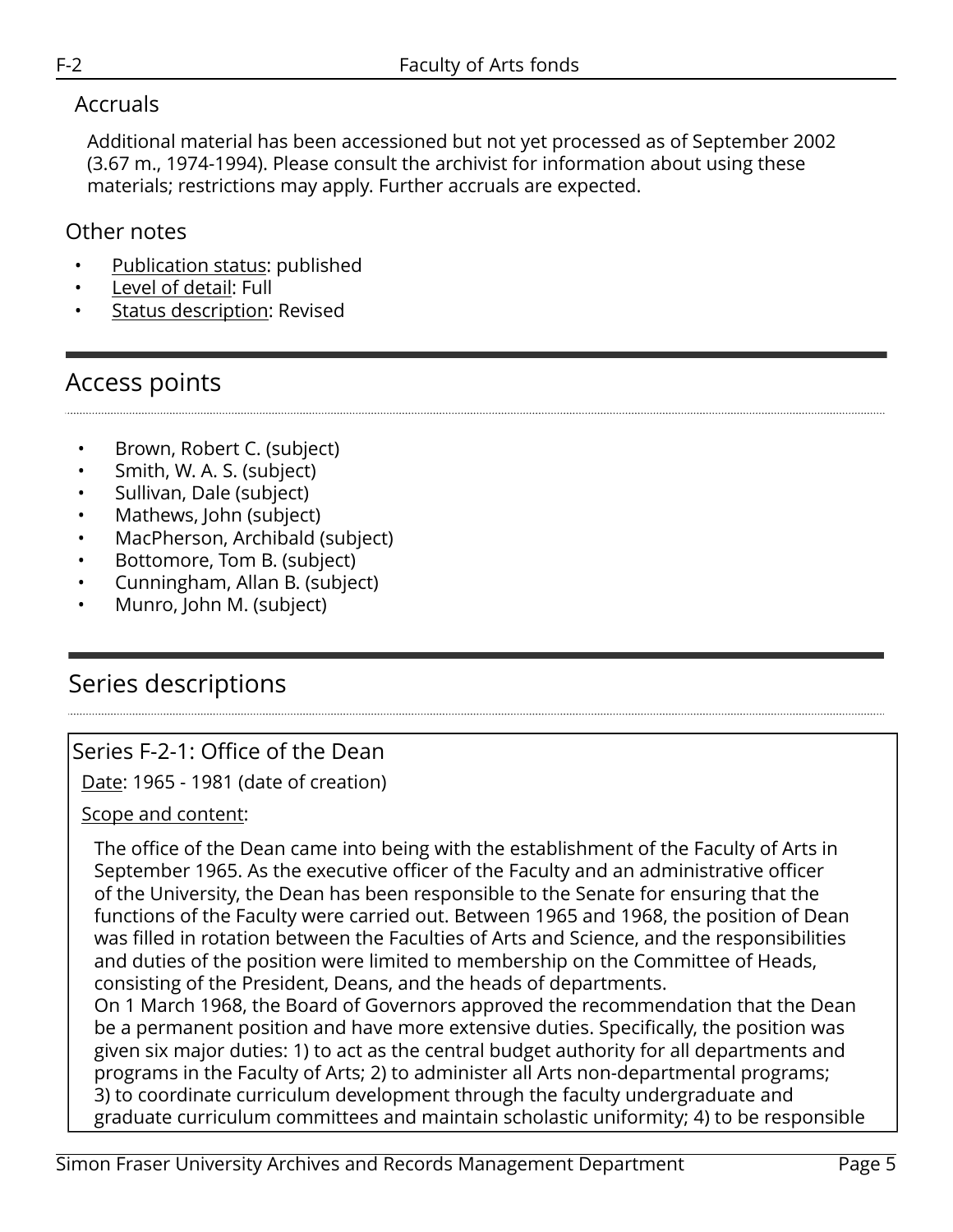for faculty hiring, discipline, tenure and promotion in conjunction with appropriate departments; 5) to facilitate the research undertaken by faculty members by ensuring facilities, equipment and support, and; 6) to engage in the ongoing assessment of faculty performance, through performance review, contract renewal, tenure and promotion evaluations. Further, the Dean acts as chair of faculty meetings and represents the Faculty to external bodies such as the Senate and the Board of Governors. Series consists of records relating to the activities of the Dean as the chief officer of the Faculty. The records document both administrative and operational activities, including correspondence with university and external bodies and participation on various committees. The forms of materials include meeting agenda and minutes, correspondence, memoranda, and reports.

Physical description: 1.66 m of textual records

Restrictions on access:

Access may be restricted in accordance with Freedom of Information and Protection of Privacy legislation. Consult the unit list and the archivist for further information.

|                                   | File / item list                                 |             |                |           |  |  |
|-----------------------------------|--------------------------------------------------|-------------|----------------|-----------|--|--|
| Ref code                          | <b>Title</b>                                     | Dates       | Access status  | Container |  |  |
| Sub-series F-2-1-1: Dean's office |                                                  |             |                |           |  |  |
|                                   | Date: 1966 - 1980 (date of creation)             |             |                |           |  |  |
|                                   | Physical description: 5 cm of textual records    |             |                |           |  |  |
|                                   |                                                  |             |                |           |  |  |
|                                   | File / item list                                 |             |                |           |  |  |
| Ref code                          | Title                                            | Dates       | Access status  | Container |  |  |
| $F-2-1-1-0-1$                     | File - Rules and procedures                      | 1966        | Pending review | $2 - 1$   |  |  |
| $F-2-1-1-0-2$                     | File - Organizational review                     | 1976        | Pending review | $2 - 1$   |  |  |
| $F-2-1-1-0-3$                     | File - Position of Dean                          | 1966 - 1970 | Pending review | $2 - 1$   |  |  |
| $F-2-1-1-0-4$                     | File - Position of Dean                          | 1972 - 1980 | Pending review | $2 - 1$   |  |  |
| $F-2-1-1-0-5$                     | File - Departmental Chairmen                     | 1969 - 1978 | Pending review | $2 - 1$   |  |  |
|                                   | Sub-series F-2-1-2: General correspondence       |             |                |           |  |  |
|                                   | Date: 1965 - 1979 (date of creation)             |             |                |           |  |  |
| Scope and content:                |                                                  |             |                |           |  |  |
|                                   | For a list of correspondents, see Access Points. |             |                |           |  |  |
|                                   |                                                  |             |                |           |  |  |
|                                   | Physical description: 49 cm of textual records   |             |                |           |  |  |
| <u>Access points:</u>             |                                                  |             |                |           |  |  |
|                                   | <b>Board of Governors</b>                        |             |                |           |  |  |
| Senate                            |                                                  |             |                |           |  |  |
|                                   | Office of the President                          |             |                |           |  |  |
|                                   |                                                  |             |                |           |  |  |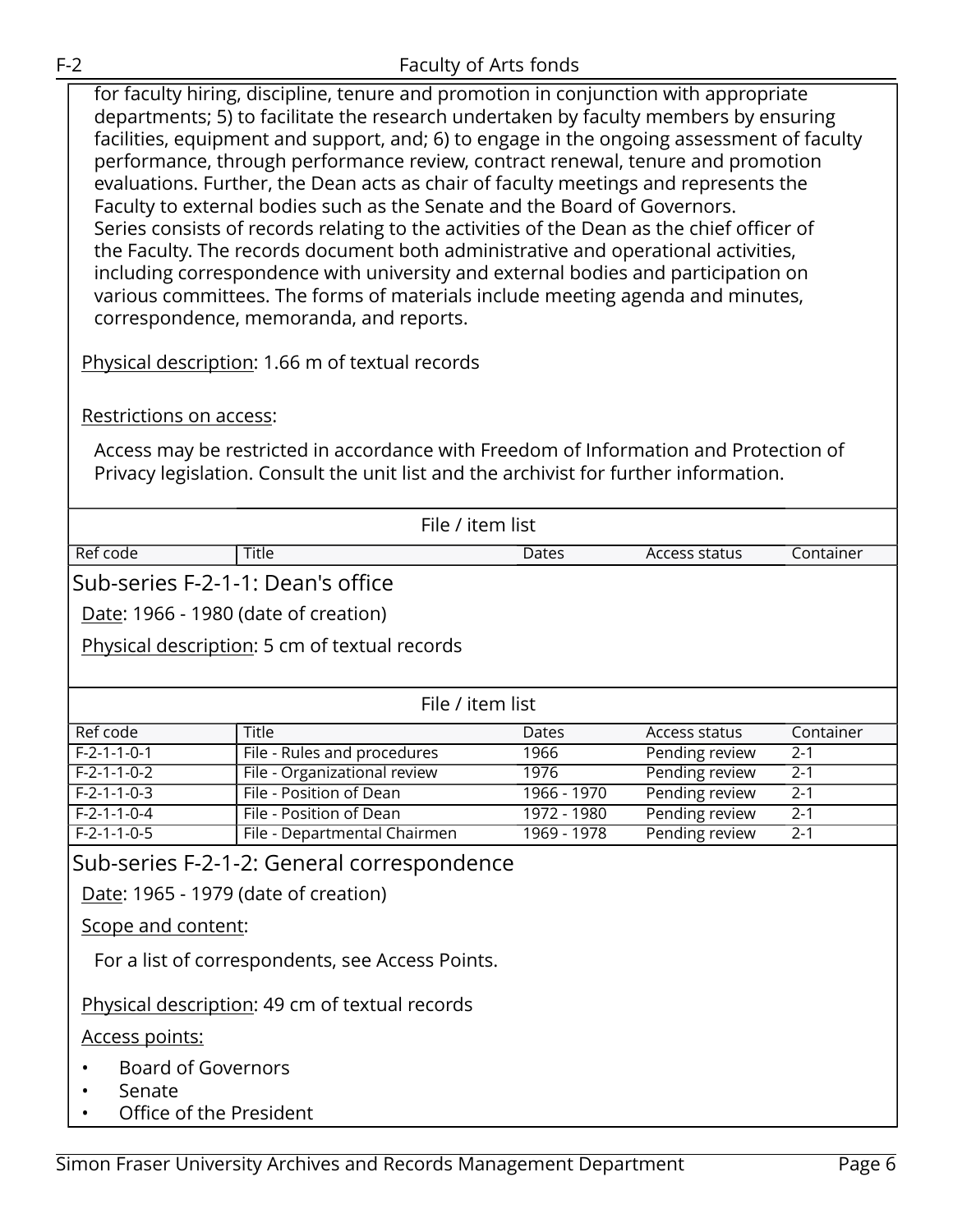- Department of Archaeology
- Department of Economics
- Department of English
- Department of Geography
- Department of History
- Department of Languages, Literature and Linguistics
- Department of Political Science
- Department of Political Science, Sociology and Anthropology
- Department of Philosophy
- Department of Sociology and Anthropology
- Department of Psychology
- Institutional Research and Planning
- University Bookstore
- School for the Contemporary Arts
- Computing Services
- Continuing Studies
- Office of the Dean of Graduate Studies
- Centre for Online and Distance Education
- Simon Fraser University Faculty Association
- Faculty of Education
- Faculty of Interdisciplinary Studies
- Faculty of Science
- Financial Aid and Awards
- University Library
- Open Learning Institute
- Human Resources
- Simon Fraser Student Society
- University Review Committee
- Office of the Vice-President, Academic and Provost
- Office of the Vice-President, Administration

| File / item list        |                                    |                                    |                |           |
|-------------------------|------------------------------------|------------------------------------|----------------|-----------|
| Ref code                | Title                              | Dates                              | Access status  | Container |
| $F - 2 - 1 - 2 - 0 - 1$ | File - Correspondence: B.O.G.      | 1974 - 1979                        | Pending review | $2 - 1$   |
| $F-2-1-2-0-2$           | File - Correspondence: Senate      | 1974 - 1975                        | Pending review | $2 - 1$   |
| $F-2-1-2-0-3$           | File - Correspondence: President   | 1967 - 1979                        | Pending review | $2 - 1$   |
| $F-2-1-2-0-4$           | File - Correspondence              | 1965 - 1967                        | Pending review | $2 - 1$   |
| $F-2-1-2-0-5$           | File - Correspondence: memoranda   | 1965                               | Pending review | $2 - 1$   |
| $F-2-1-2-0-6$           | File - Correspondence: memoranda   | 1966                               | Pending review | $2 - 1$   |
| $F-2-1-2-0-7$           | File - Correspondence: memoranda   | 1967                               | Pending review | $2 - 1$   |
| $F-2-1-2-0-8$           | File - Correspondence: memoranda   | 1968                               | Pending review | $2 - 1$   |
| $F-2-1-2-0-9$           | File - Correspondence: memoranda   | January 1969<br>- December<br>1969 | Pending review | $2 - 2$   |
| $F-2-1-2-0-10$          | File - Correspondence: memoranda   | 1970                               | Pending review | $2 - 2$   |
| $F-2-1-2-0-11$          | File - Correspondence: memoranda   | 1971                               | Pending review | $2 - 2$   |
| $F-2-1-2-0-12$          | File - Correspondence: memoranda   | 1972 - 1975                        | Pending review | $2 - 2$   |
| $F-2-1-2-0-13$          | File - Correspondence: Archaeology | 1968 - 1973                        | Pending review | $2 - 2$   |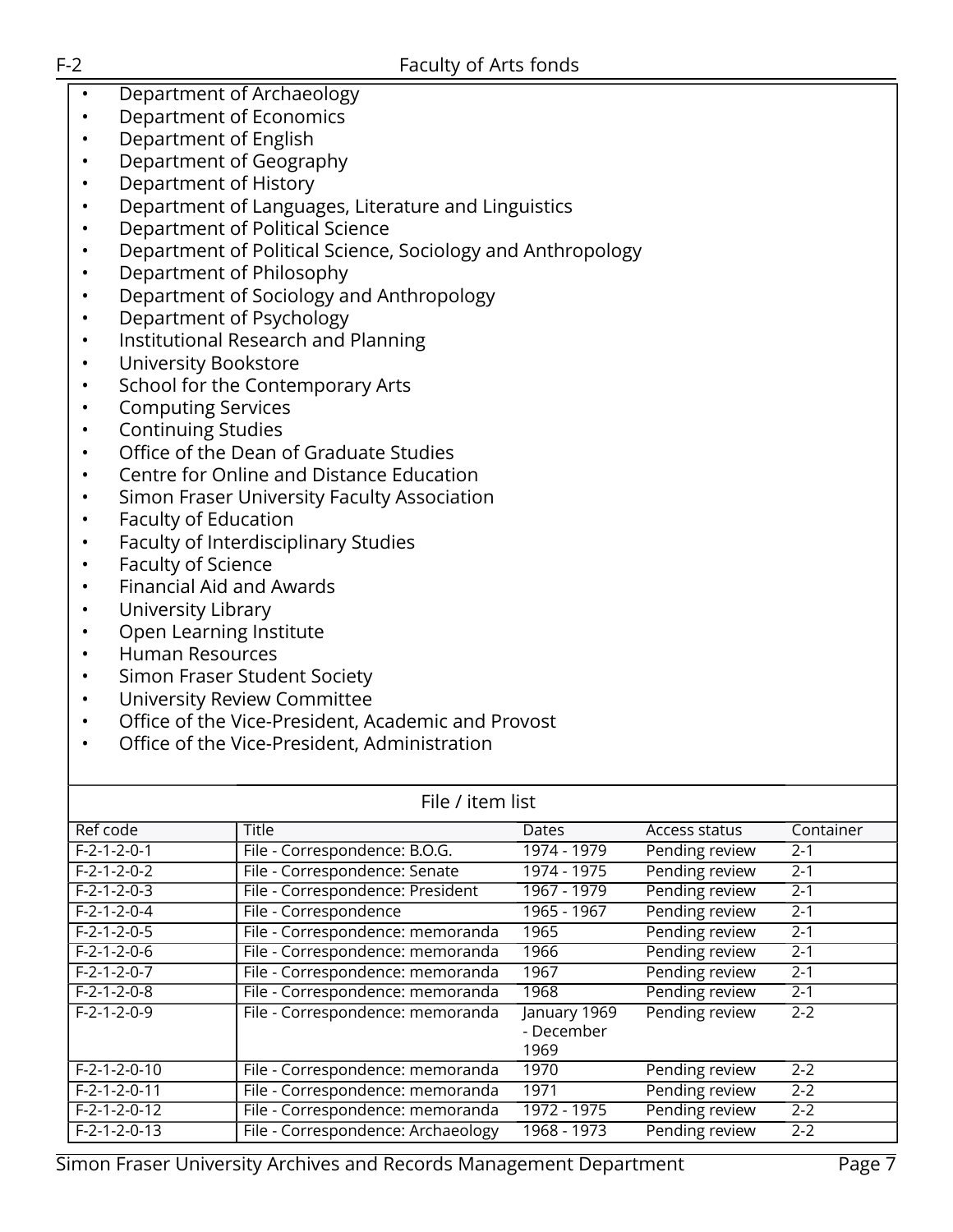| $F-2-1-2-0-14$ | File - Correspondence: Economics                        | 1967 - 1979 | Pending review | $2 - 2$ |
|----------------|---------------------------------------------------------|-------------|----------------|---------|
| $F-2-1-2-0-15$ | File - Correspondence: Economics                        | 1974 - 1979 | Pending review | $2-2$   |
| $F-2-1-2-0-16$ | File - Correspondence: English                          | 1968 - 1979 | Pending review | $2 - 2$ |
| $F-2-1-2-0-17$ | File - Correspondence: Geography                        | 1970 - 1979 | Pending review | $2 - 3$ |
| $F-2-1-2-0-18$ | File - Correspondence: History                          | 1971 - 1979 | Pending review | $2 - 3$ |
| $F-2-1-2-0-19$ | File - Correspondence: Languages                        | 1973 - 1979 | Pending review | $2 - 3$ |
|                | Literature and Linguistics                              |             |                |         |
| $F-2-1-2-0-20$ | File - Correspondence: Political                        | 1974 - 1979 | Pending review | $2 - 3$ |
|                | Science                                                 |             |                |         |
| $F-2-1-2-0-21$ | File - Correspondence: Pol. Sc.,                        | 1970        | Pending review | $2 - 3$ |
|                | Sociology and Anthropology                              |             |                |         |
| $F-2-1-2-0-22$ | File - Correspondence: Philosophy                       | 1978 - 1979 | Pending review | $2 - 3$ |
| $F-2-1-2-0-23$ | File - Correspondence: Psychology                       | 1971 - 1979 | Pending review | $2 - 3$ |
| $F-2-1-2-0-24$ | File - Correspondence: Sociology                        | 1974 - 1979 | Pending review | $2 - 3$ |
|                | and Anthropology                                        |             |                |         |
| $F-2-1-2-0-25$ | File - Correspondence: Analytical                       | 1975 - 1978 | Pending review | $2 - 4$ |
|                | <b>Studies</b>                                          |             |                |         |
| $F-2-1-2-0-26$ | File - Correspondence: Bookstore                        | 1972 - 1979 | Pending review | $2 - 4$ |
| $F-2-1-2-0-27$ | File - Correspondence: Centre for                       | 1972 - 1975 | Pending review | $2 - 4$ |
|                | the Arts                                                |             |                |         |
| $F-2-1-2-0-28$ | File - Correspondence: Computing                        | 1974 - 1975 | Pending review | $2 - 4$ |
|                | Centre                                                  |             |                |         |
| $F-2-1-2-0-29$ | File - Correspondence: Continuing                       | 1976 - 1979 | Pending review | $2 - 4$ |
|                | <b>Studies</b>                                          |             |                |         |
| $F-2-1-2-0-30$ | File - Correspondence: Dean                             | 1973 - 1979 | Pending review | $2 - 4$ |
|                | Graduate Stud.                                          |             |                |         |
| $F-2-1-2-0-31$ | File - Correspondence: Distance                         | 1978 - 1979 | Pending review | $2 - 4$ |
|                | Education                                               |             |                |         |
| $F-2-1-2-0-32$ | File - Correspondence: External                         | 1973 - 1977 | Pending review | $2 - 4$ |
|                | Universities Council                                    |             |                |         |
| $F-2-1-2-0-33$ | File - Correspondence: External<br>Universities Council | 1978 - 1979 | Pending review | $2 - 4$ |
| $F-2-1-2-0-34$ |                                                         | 1969 - 1971 | Pending review | $2 - 4$ |
|                | File - Correspondence: Faculty<br>Association           |             |                |         |
| $F-2-1-2-0-35$ | File - Correspondence: Education                        | 1969 - 1975 | Pending review | $2 - 4$ |
|                | Faculty                                                 |             |                |         |
| $F-2-1-2-0-36$ | File - Correspondence:                                  | 1972 - 1978 | Pending review | $2 - 4$ |
|                | Interdisciplinary Studies Faculty                       |             |                |         |
| $F-2-1-2-0-37$ | File - Correspondence: Science                          | 1967 - 1978 | Pending review | $2 - 4$ |
|                | Faculty                                                 |             |                |         |
| $F-2-1-2-0-38$ | File - Correspondence: Financial Aid                    | 1977 - 1979 | Pending review | $2 - 4$ |
| $F-2-1-2-0-39$ | File - Correspondence: Legal                            | 1976 - 1979 | Pending review | $2 - 4$ |
|                | <b>Studies</b>                                          |             |                |         |
| $F-2-1-2-0-40$ | File - Correspondence: Library                          | 1973 - 1977 | Pending review | $2 - 4$ |
| $F-2-1-2-0-41$ | File - Correspondence: Open                             | 1978 - 1979 | Pending review | $2 - 4$ |
|                | Learning Institute                                      |             |                |         |
| $F-2-1-2-0-42$ | File - Correspondence: Personnel                        | 1971 - 1977 | Pending review | $2 - 4$ |
| $F-2-1-2-0-43$ | File - Correspondence: Student                          | 1974 - 1978 | Pending review | $2 - 4$ |
|                | Society                                                 |             |                |         |
| $F-2-1-2-0-44$ | File - Correspondence: teaching                         | 1972 - 1975 | Pending review | $2 - 4$ |
|                | assistants                                              |             |                |         |
| $F-2-1-2-0-45$ | File - Correspondence: University                       | 1976 - 1977 | Pending review | $2 - 4$ |
|                | <b>Review Committee</b>                                 |             |                |         |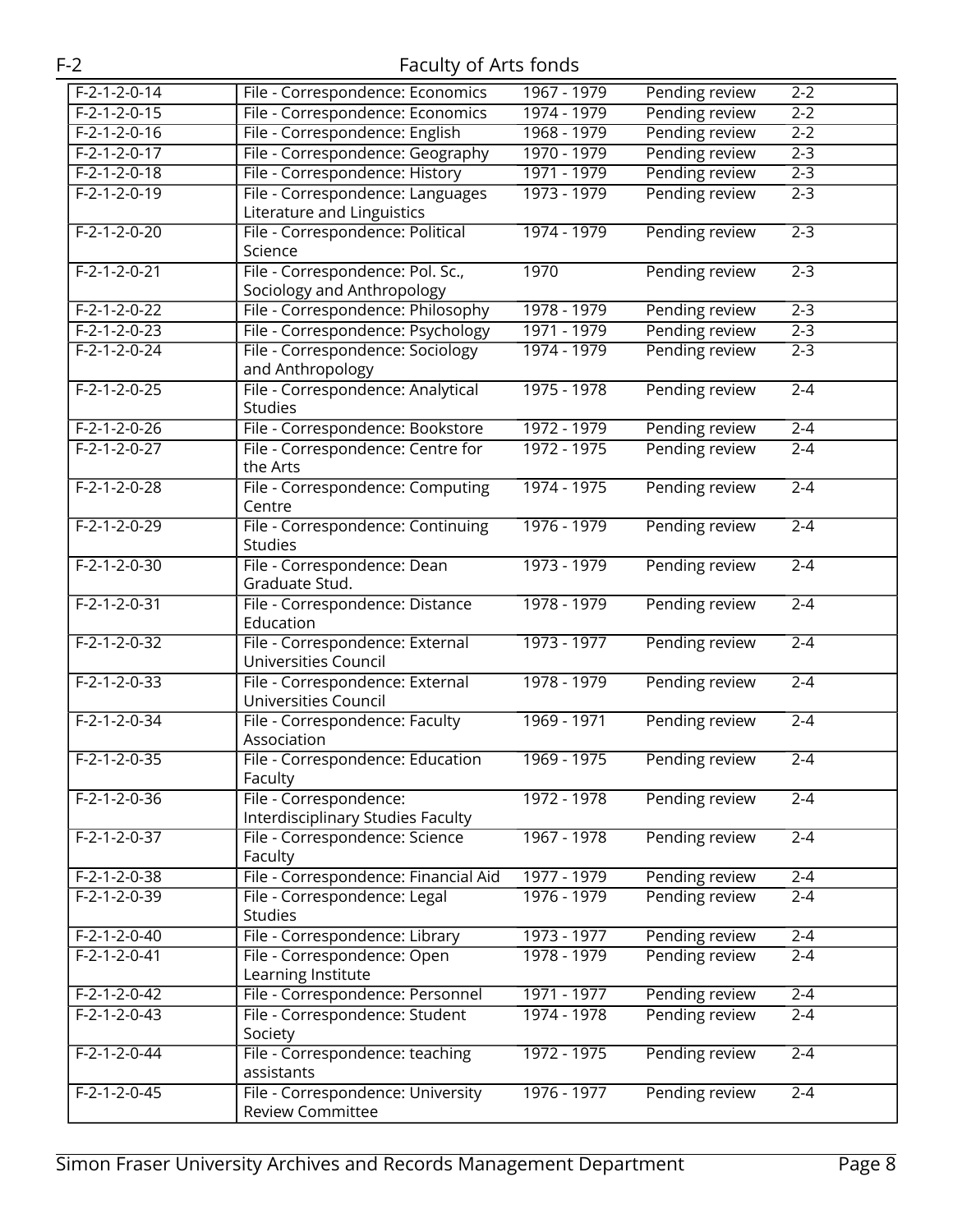| $F-2-1-3-0-11$ | File - Chronological correspondence                                | 1974 | Pending review | $2 - 5$ |        |
|----------------|--------------------------------------------------------------------|------|----------------|---------|--------|
| $F-2-1-3-0-12$ | File - Chronological correspondence                                | 1974 | Pending review | $2 - 5$ |        |
| $F-2-1-3-0-13$ | File - Chronological correspondence                                | 1974 | Pending review | $2 - 6$ |        |
| $F-2-1-3-0-14$ | File - Chronological correspondence                                | 1974 | Pending review | $2 - 6$ |        |
| $F-2-1-3-0-15$ | File - Chronological correspondence                                | 1974 | Pending review | $2 - 6$ |        |
| $F-2-1-3-0-16$ | File - Chronological correspondence                                | 1974 | Pending review | $2 - 6$ |        |
| $F-2-1-3-0-17$ | File - Chronological correspondence                                | 1974 | Pending review | $2 - 6$ |        |
| $F-2-1-3-0-18$ | File - Chronological correspondence                                | 1974 | Pending review | $2 - 6$ |        |
| $F-2-1-3-0-19$ | File - Chronological correspondence                                | 1974 | Pending review | $2 - 6$ |        |
| $F-2-1-3-0-20$ | File - Chronological correspondence                                | 1974 | Pending review | $2 - 6$ |        |
| $F-2-1-3-0-21$ | File - Chronological correspondence                                | 1974 | Pending review | $2 - 6$ |        |
| $F-2-1-3-0-22$ | File - Chronological correspondence                                | 1974 | Pending review | $2 - 6$ |        |
| $F-2-1-3-0-23$ | File - Chronological correspondence                                | 1975 | Pending review | $2 - 6$ |        |
| $F-2-1-3-0-24$ | File - Chronological correspondence                                | 1975 | Pending review | $2 - 6$ |        |
| $F-2-1-3-0-25$ | File - Chronological correspondence                                | 1975 | Pending review | $2 - 6$ |        |
| $F-2-1-3-0-26$ | File - Chronological correspondence                                | 1975 | Pending review | $2 - 7$ |        |
| $F-2-1-3-0-27$ | File - Chronological correspondence                                | 1975 | Pending review | $2 - 7$ |        |
| $F-2-1-3-0-28$ | File - Chronological correspondence                                | 1975 | Pending review | $2 - 7$ |        |
| $F-2-1-3-0-29$ | File - Chronological correspondence                                | 1975 | Pending review | $2 - 7$ |        |
| $F-2-1-3-0-30$ | File - Chronological correspondence                                | 1975 | Pending review | $2 - 7$ |        |
| $F-2-1-3-0-31$ | File - Chronological correspondence                                | 1975 | Pending review | $2 - 7$ |        |
| $F-2-1-3-0-32$ | File - Chronological correspondence                                | 1975 | Pending review | $2 - 7$ |        |
| $F-2-1-3-0-33$ | File - Chronological correspondence                                | 1975 | Pending review | $2 - 7$ |        |
| $F-2-1-3-0-34$ | File - Chronological correspondence                                | 1975 | Pending review | $2 - 7$ |        |
| $F-2-1-3-0-35$ | File - Chronological correspondence                                | 1976 | Pending review | $2 - 7$ |        |
|                | Simon Fraser University Archives and Records Management Department |      |                |         | Page 9 |
|                |                                                                    |      |                |         |        |

| F-2-1-2-0-46 | File - Correspondence: Vice<br>President Academic                | 1970 - 1978 | Pending review | $2 - 5$ |
|--------------|------------------------------------------------------------------|-------------|----------------|---------|
| F-2-1-2-0-47 | File - Correspondence: Vice<br><b>President Administration</b>   | 1970 - 1978 | Pending review | $2 - 5$ |
| F-2-1-2-0-48 | File - Correspondence: Vice<br><b>President Student Services</b> | 1969 - 1979 | Pending review | $2 - 5$ |
|              |                                                                  |             |                |         |

File / item list Ref code Title Title Dates Access status Container

1973

October 1973 - December 1973

Pending review 2-5

Pending review 2-5

F-2-1-3-0-1 File - Chronological correspondence January 1973 Pending review 2-5 F-2-1-3-0-2 File - Chronological correspondence February 1973 Pending review 2-5 F-2-1-3-0-3 File - Chronological correspondence March 1973 Pending review 2-5 F-2-1-3-0-4 File - Chronological correspondence April 1973 Pending review 2-5 F-2-1-3-0-5 File - Chronological correspondence May 1973 Pending review 2-5 F-2-1-3-0-6 File - Chronological correspondence June 1973 Pending review 2-5 F-2-1-3-0-7 File - Chronological correspondence July 1973 Pending review 2-5 F-2-1-3-0-8 File - Chronological correspondence August 1973 Pending review 2-5

### Sub-series F-2-1-3: Chronological correspondence

F-2-1-3-0-9 File - Chronological correspondence September

F-2-1-3-0-10 File - Chronological correspondence (missing)

Date: 1973 - 1980 (date of creation)

Physical description: 83 cm of textual records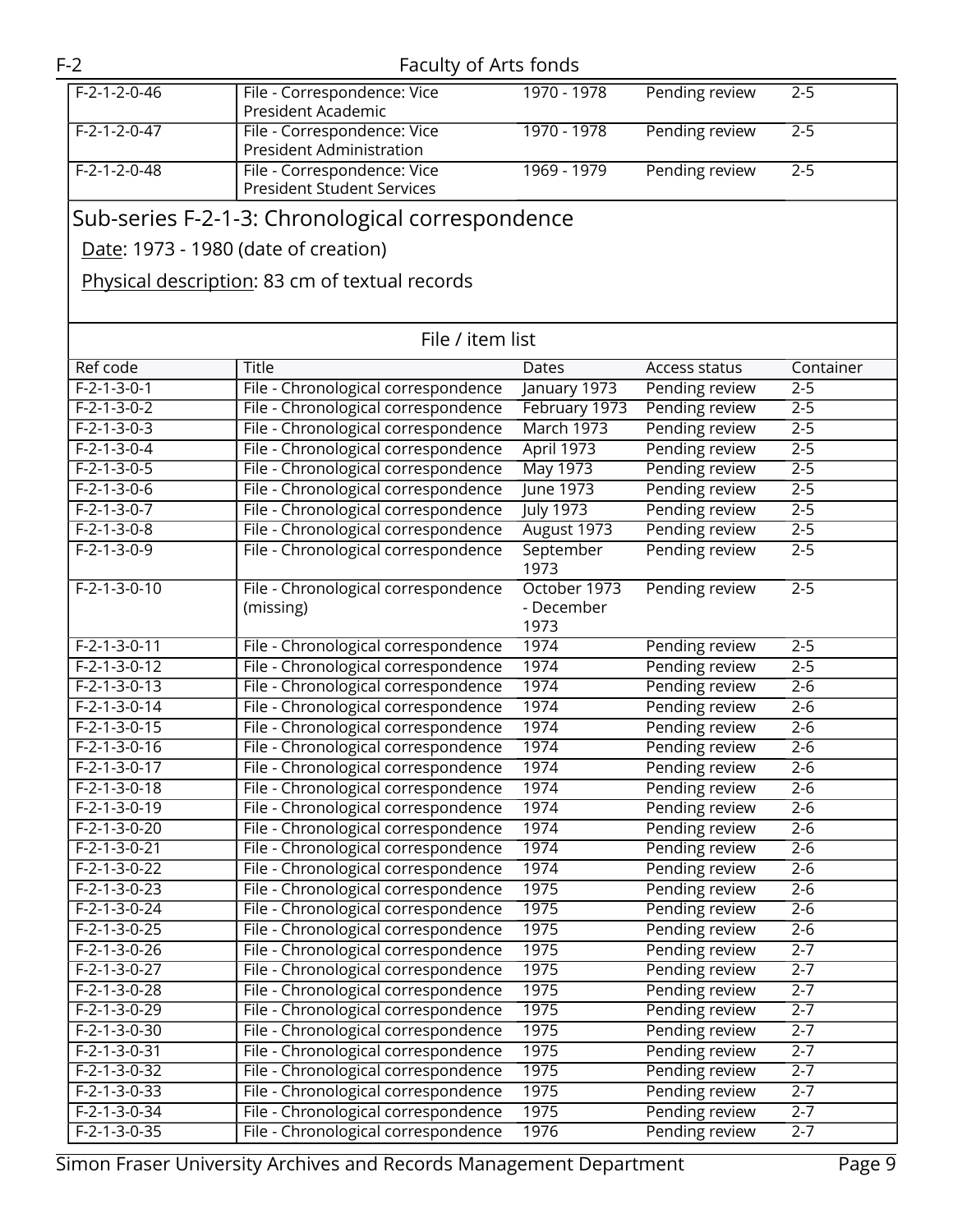| $F-2-1-3-0-36$           | File - Chronological correspondence | 1976 | Pending review | $2 - 7$  |
|--------------------------|-------------------------------------|------|----------------|----------|
| $F-2-1-3-0-37$           | File - Chronological correspondence | 1976 | Pending review | $2 - 7$  |
| $F-2-1-3-0-38$           | File - Chronological correspondence | 1976 | Pending review | $2 - 7$  |
| $F-2-1-3-0-39$           | File - Chronological correspondence | 1976 | Pending review | $2 - 7$  |
| $F-2-1-3-0-40$           | File - Chronological correspondence | 1976 | Pending review | $2 - 8$  |
| $F-2-1-3-0-41$           | File - Chronological correspondence | 1976 | Pending review | $2 - 8$  |
| $F-2-1-3-0-42$           | File - Chronological correspondence | 1976 | Pending review | $2 - 8$  |
| $F-2-1-3-0-43$           | File - Chronological correspondence | 1976 | Pending review | $2 - 8$  |
| $F-2-1-3-0-44$           | File - Chronological correspondence | 1976 | Pending review | $2 - 8$  |
| $F-2-1-3-0-45$           | File - Chronological correspondence | 1976 | Pending review | $2 - 8$  |
| $F-2-1-3-0-46$           | File - Chronological correspondence | 1976 | Pending review | $2 - 8$  |
| $F-2-1-3-0-47$           | File - Chronological correspondence | 1977 | Pending review | $2 - 8$  |
| $F-2-1-3-0-48$           | File - Chronological correspondence | 1977 | Pending review | $2 - 8$  |
| $F-2-1-3-0-50$           | File - Chronological correspondence | 1977 | Pending review | $2 - 8$  |
| $F-2-1-3-0-51$           | File - Chronological correspondence | 1977 | Pending review | $2 - 8$  |
| $F-2-1-3-0-52$           | File - Chronological correspondence | 1977 | Pending review | $2 - 8$  |
| $F-2-1-3-0-53$           | File - Chronological correspondence | 1977 | Pending review | $2 - 9$  |
| $F-2-1-3-0-54$           | File - Chronological correspondence | 1977 | Pending review | $2 - 9$  |
| $F-2-1-3-0-55$           | File - Chronological correspondence | 1977 | Pending review | $2 - 9$  |
| $F-2-1-3-0-56$           | File - Chronological correspondence | 1977 | Pending review | $2 - 9$  |
| $F-2-1-3-0-57$           | File - Chronological correspondence | 1977 | Pending review | $2 - 9$  |
| $F-2-1-3-0-58$           | File - Chronological correspondence | 1977 | Pending review | $2 - 9$  |
| $F-2-1-3-0-59$           | File - Chronological correspondence | 1977 | Pending review | $2 - 8$  |
| $F-2-1-3-0-59$           | File - Chronological correspondence | 1978 | Pending review | $2 - 9$  |
| $F-2-1-3-0-60$           | File - Chronological correspondence | 1978 | Pending review | $2 - 9$  |
| $F-2-1-3-0-61$           | File - Chronological correspondence | 1978 | Pending review | $2 - 9$  |
| $F-2-1-3-0-62$           | File - Chronological correspondence | 1978 | Pending review | $2 - 9$  |
| $F-2-1-3-0-63$           | File - Chronological correspondence | 1978 | Pending review | $2 - 9$  |
| $F-2-1-3-0-64$           | File - Chronological correspondence | 1978 | Pending review | $2 - 9$  |
| $F-2-1-3-0-65$           | File - Chronological correspondence | 1978 | Pending review | $2 - 9$  |
| $F-2-1-3-0-66$           | File - Chronological correspondence | 1978 | Pending review | $2 - 9$  |
| $F-2-1-3-0-67$           | File - Chronological correspondence | 1978 | Pending review | $2-9$    |
| $F-2-1-3-0-68$           | File - Chronological correspondence | 1978 | Pending review | $2 - 10$ |
| $F-2-1-3-0-69$           | File - Chronological correspondence | 1978 | Pending review | $2 - 10$ |
| $F - 2 - 1 - 3 - 0 - 70$ | File - Chronological correspondence | 1978 | Pending review | $2 - 10$ |
| F-2-1-3-0-71             | File - Chronological correspondence | 1979 | Pending review | $2 - 10$ |
| $F-2-1-3-0-72$           | File - Chronological correspondence | 1979 | Pending review | $2 - 10$ |
| F-2-1-3-0-73             | File - Chronological correspondence | 1979 | Pending review | $2 - 10$ |
| $F-2-1-3-0-74$           | File - Chronological correspondence | 1979 | Pending review | $2 - 10$ |
| $F-2-1-3-0-75$           | File - Chronological correspondence | 1979 | Pending review | $2 - 10$ |
| $F-2-1-3-0-76$           | File - Chronological correspondence | 1979 | Pending review | $2 - 10$ |
| F-2-1-3-0-77             | File - Chronological correspondence | 1979 | Pending review | $2 - 10$ |
| $F-2-1-3-0-78$           | File - Chronological correspondence | 1979 | Pending review | $2 - 10$ |
| F-2-1-3-0-79             | File - Chronological correspondence | 1979 | Pending review | $2 - 10$ |
| F-2-1-3-0-80             | File - Chronological correspondence | 1979 | Pending review | $2 - 10$ |
| $F-2-1-3-0-81$           | File - Chronological correspondence | 1979 | Pending review | $2 - 10$ |
| F-2-1-3-0-82             | File - Chronological correspondence | 1979 | Pending review | $2 - 10$ |
| F-2-1-3-0-83             | File - Chronological correspondence | 1980 | Pending review | $2 - 11$ |
| F-2-1-3-0-84             | File - Chronological correspondence | 1980 | Pending review | $2 - 11$ |
| F-2-1-3-0-85             | File - Chronological correspondence | 1980 | Pending review | $2 - 11$ |
| $F-2-1-3-0-86$           | File - Chronological correspondence | 1980 | Pending review | $2 - 11$ |
| F-2-1-3-0-87             | File - Chronological correspondence | 1980 | Pending review | $2 - 11$ |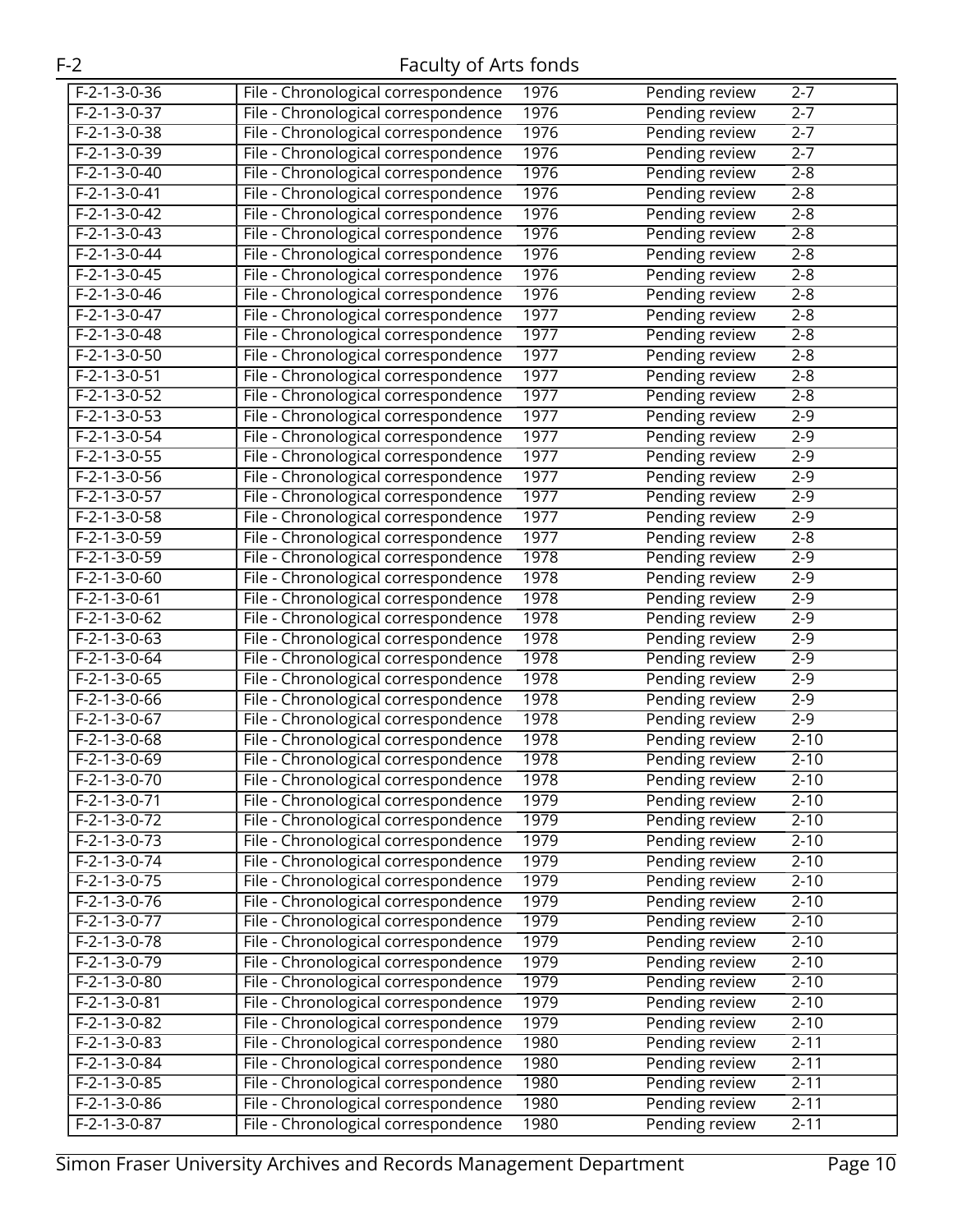| $F-2-1-3-0-88$ | File - Chronological correspondence | 1980 | Pending review | -2-11    |
|----------------|-------------------------------------|------|----------------|----------|
| $F-2-1-3-0-89$ | File - Chronological correspondence | 1980 | Pending review | $2 - 11$ |
| $F-2-1-3-0-90$ | File - Chronological correspondence | 1980 | Pending review | -2-11    |
| $F-2-1-3-0-91$ | File - Chronological correspondence | 1980 | Pending review | $2 - 11$ |
| $F-2-1-3-0-92$ | File - Chronological correspondence | 1980 | Pending review | $2 - 11$ |
| $F-2-1-3-0-93$ | File - Chronological correspondence | 1980 | Pending review | $2 - 11$ |
| $F-2-1-3-0-94$ | File - Chronological correspondence | 1980 | Pending review | $2 - 11$ |
|                |                                     |      |                |          |

## Sub-series F-2-1-4: Subject files

Date: 1967 - 1978 (date of creation)

Physical description: 14 cm of textual records

#### Access points:

#### • University Review Committee

| File / item list        |                                                                                        |              |                      |           |
|-------------------------|----------------------------------------------------------------------------------------|--------------|----------------------|-----------|
| Ref code                | <b>Title</b>                                                                           | <b>Dates</b> | <b>Access status</b> | Container |
| $F - 2 - 1 - 4 - 0 - 1$ | File - Average Cumulative G.P.A. of<br>Graduands                                       | 1967 - 1971  | Pending review       | $2 - 11$  |
| $F - 2 - 1 - 4 - 0 - 2$ | File - Contingency fund (samples<br>only)                                              | 1970 - 1978  | Pending review       | $2 - 11$  |
| $F-2-1-4-0-3$           | File - New programs                                                                    | 1971 - 1978  | Pending review       | $2 - 12$  |
| $F - 2 - 1 - 4 - 0 - 4$ | File - Pre-registration                                                                | 1969 - 1976  | Pending review       | $2 - 12$  |
| $F - 2 - 1 - 4 - 0 - 5$ | File - Referenda ballots (samples)                                                     | 1977 - 1978  | Pending review       | $2 - 12$  |
| $F-2-1-4-0-6$           | File - Student complaints                                                              | 1969 - 1977  | Pending review       | $2 - 12$  |
| $F-2-1-4-0-7$           | File - Student grade appeals                                                           | 1973 - 1975  | Pending review       | $2 - 12$  |
| $F-2-1-4-0-8$           | File - Student grade appeals                                                           | 1976         | Pending review       | $2 - 12$  |
| $F-2-1-4-0-9$           | File - Student grade appeals                                                           | 1977 - 1978  | Pending review       | $2 - 12$  |
| $F-2-1-4-0-10$          | File - Summer employment                                                               | 1974 - 1977  | Pending review       | $2 - 12$  |
| $F-2-1-4-0-11$          | File - University Review Committee                                                     | 1977 - 1978  | Pending review       | $2 - 12$  |
|                         | Date: 1966 - 1981 (date of creation)<br>Physical description: 15 cm of textual records |              |                      |           |
|                         | File / item list                                                                       |              |                      |           |
| Ref code                | <b>Title</b>                                                                           | <b>Dates</b> | Access status        | Container |
| $F-2-1-5-0-1$           | File - Report: Appeals for Grade<br>Change                                             | 1966 - 1969  | Pending review       | $2 - 13$  |
| $F-2-1-5-0-2$           | File - Report: Appeals for Grade<br>Change                                             | 1969 - 1971  | Pending review       | $2 - 13$  |
| $F-2-1-5-0-3$           | File - Report: Academic Advice<br>Centre                                               | 1975         | Pending review       | $2 - 13$  |
| $F-2-1-5-0-4$           | File - Report: Academic Advice<br>Centre                                               | 1979         | Pending review       | $2 - 13$  |
| $F-2-1-5-0-5$           | File - Report: Dean's Interview with<br>Peak                                           | 1976         | Open                 | $2 - 13$  |
| $F-2-1-5-0-6$           | File - Report: Organization Review<br>of the Faculty of Arts                           | 1976         | Pending review       | $2 - 13$  |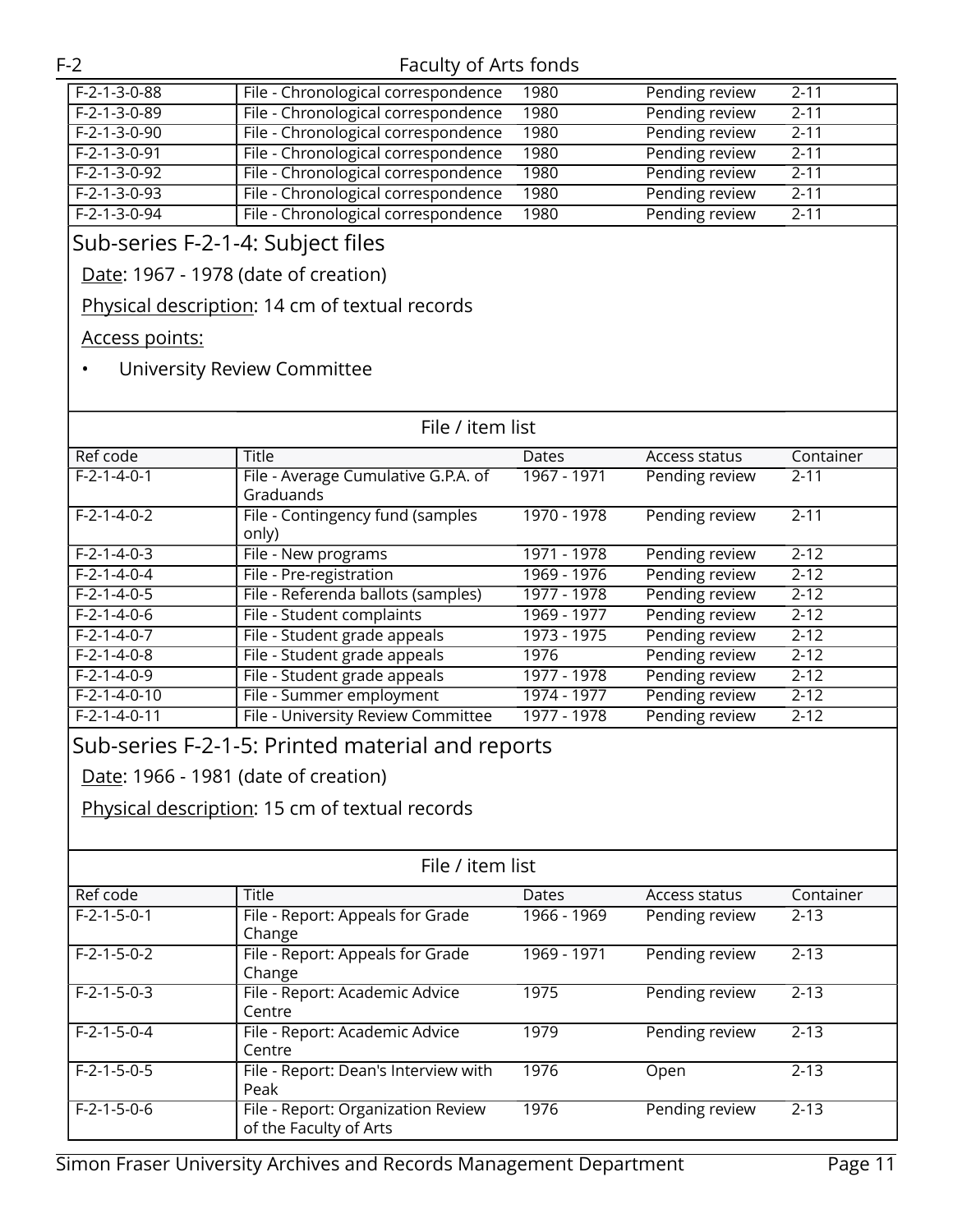| $F-2-1-5-0-7$  | File - Report: Post Grad Activities of<br>1976-77 S.F.U. Grads  | 1979        | Open           | $2 - 13$ |
|----------------|-----------------------------------------------------------------|-------------|----------------|----------|
| $F-2-1-5-0-8$  | File - Report: Proposal for<br>Reorganization of Office of Dean | 1974        | Pending review | $2 - 13$ |
| $F-2-1-5-0-9$  | File - Report: History of Course<br>Enrollment                  | 1971 - 1972 | Pending review | $2 - 13$ |
| $F-2-1-5-0-10$ | File - Report: History of Course<br>Enrollment                  | 1973 - 1974 | Pending review | $2 - 13$ |
| $F-2-1-5-0-11$ | File - Report: History of Course<br>Enrollment                  | 1975        | Pending review | $2 - 13$ |
| $F-2-1-5-0-12$ | File - Report: History of Course<br>Enrollment                  | 1979 - 1981 | Open           | $2 - 14$ |
| $F-2-1-5-0-13$ | File - Report: Course Offerings                                 | 1976        | Open           | $2 - 14$ |

#### <span id="page-11-0"></span>Series F-2-2: Faculty Members

Date: 1965 - 1979 (date of creation)

#### Scope and content:

Series consists of records and case files relating to faculty members, including staffing, appointments, salary reviews, policies, and grievances. It includes correspondence, memoranda, reports, and staff lists. Case files of faculty members are arranged alphabetically within each subseries.

Physical description: 58 cm of textual records

Restrictions on access:

Access may be restricted in accordance with Freedom of Information and Protection of Privacy legislation. Consult the unit list and the archivist for further information.

| File / item list                     |                                                   |              |                |           |  |
|--------------------------------------|---------------------------------------------------|--------------|----------------|-----------|--|
| Ref code                             | <b>Title</b>                                      | <b>Dates</b> | Access status  | Container |  |
| Sub-series F-2-2-1: Subject files    |                                                   |              |                |           |  |
| Date: 1965 - 1979 (date of creation) |                                                   |              |                |           |  |
|                                      | Physical description: 18 cm of textual records    |              |                |           |  |
|                                      |                                                   |              |                |           |  |
|                                      | File / item list                                  |              |                |           |  |
| Ref code                             | <b>Title</b>                                      | Dates        | Access status  | Container |  |
| $F-2-2-1-0-1$                        | File - List of Chairmen and Heads                 | 1965 - 1973  | Pending review | $2 - 14$  |  |
| $F - 2 - 2 - 1 - 0 - 2$              | File - Faculty publications (Dept. of<br>English) | 1965 - 1977  | Open           | $2 - 14$  |  |
| $F-2-2-1-0-3$                        | File - Faculty lists                              | 1969 - 1970  | Pending review | $2 - 14$  |  |
| $F-2-2-1-0-4$                        | File - Salary review                              | 1971 - 1979  | Pending review | $2 - 14$  |  |
| $F-2-2-1-0-5$                        | File - Faculty position requests                  | 1975 - 1976  | Pending review | $2 - 14$  |  |
| $F-2-2-1-0-6$                        | File - Staff appointments and policy              | 1969 - 1975  | Pending review | $2 - 14$  |  |
| $F-2-2-1-0-7$                        | File - Staffing appointments                      | 1974 - 1976  | Pending review | $2 - 15$  |  |
| $F-2-2-1-0-8$                        | File - Staffing appointments                      | 1973 - 1976  | Pending review | $2 - 15$  |  |
| $F-2-2-1-0-9$                        | File - Staffing appointments                      | 1973 - 1976  | Pending review | $2 - 15$  |  |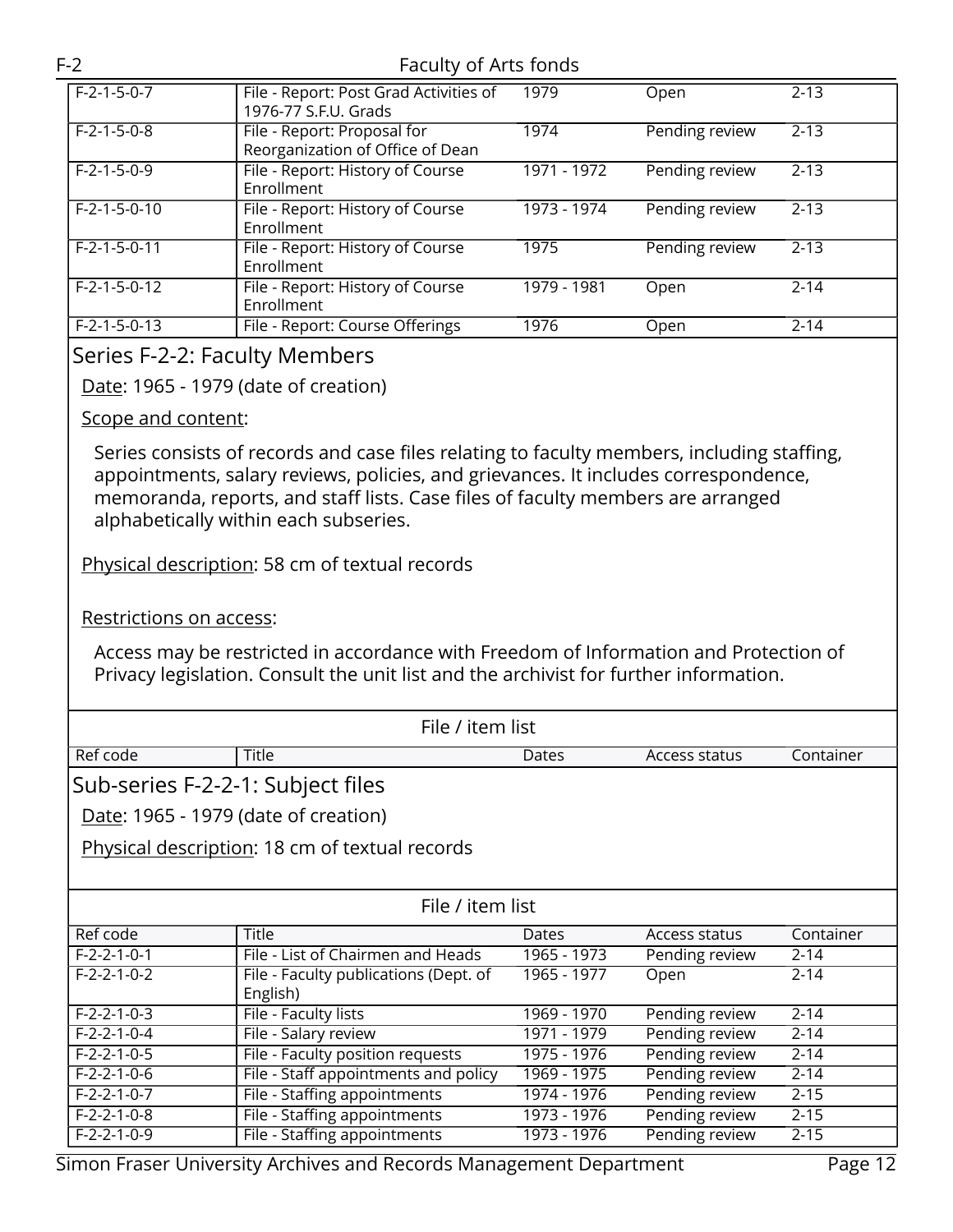| $F-2$                                | Faculty of Arts fonds                                    |             |                |           |  |
|--------------------------------------|----------------------------------------------------------|-------------|----------------|-----------|--|
| $F-2-2-1-0-10$                       | File - Staffing appointments                             | 1973 - 1976 | Pending review | $2 - 15$  |  |
|                                      | Sub-series F-2-2-2: Department of English                |             |                |           |  |
| Date: 1974 - 1975 (date of creation) |                                                          |             |                |           |  |
|                                      | Physical description: 2 cm of textual records            |             |                |           |  |
| <u>Access points:</u>                |                                                          |             |                |           |  |
| Department of English<br>$\bullet$   |                                                          |             |                |           |  |
|                                      |                                                          |             |                |           |  |
|                                      | File / item list                                         |             |                |           |  |
| Ref code                             | Title                                                    | Dates       | Access status  | Container |  |
| $F-2-2-2-0-1$                        | File - Department of English Search<br>Committee         | 1974 - 1975 | Pending review | $2 - 15$  |  |
|                                      | Sub-series F-2-2-3: Department of Economics and Commerce |             |                |           |  |
| Date: 1977 - 1978 (date of creation) |                                                          |             |                |           |  |
|                                      | Physical description: 2 cm of textual records            |             |                |           |  |
| Access points:                       |                                                          |             |                |           |  |
| Department of Economics<br>٠         |                                                          |             |                |           |  |
|                                      |                                                          |             |                |           |  |
|                                      | File / item list                                         |             |                |           |  |
| Ref code                             | Title                                                    | Dates       | Access status  | Container |  |
| $F-2-2-3-0-1$                        | File - Department of Economics and<br>Commerce           | 1977 - 1978 | Pending review | $2 - 15$  |  |
|                                      | Sub-series F-2-2-4: Department of History                |             |                |           |  |
| Date: 1971 - 1974 (date of creation) |                                                          |             |                |           |  |
|                                      | Physical description: 3 cm of textual records            |             |                |           |  |
| <u>Access points:</u>                |                                                          |             |                |           |  |
| Department of History                |                                                          |             |                |           |  |
|                                      |                                                          |             |                |           |  |
|                                      | File / item list                                         |             |                |           |  |
| Ref code                             | Title                                                    | Dates       | Access status  | Container |  |
| $F-2-2-4-0-1$                        | File - Department of History Search<br>Committee         | 1973 - 1974 | Pending review | $2 - 16$  |  |
| $F-2-2-4-0-2$                        | File - Department of History<br>Correspondence           | 1971        | Pending review | $2 - 16$  |  |
|                                      | Sub-series F-2-2-5: Department of Modern Languages       |             |                |           |  |
| Date: 1966 - 1978 (date of creation) |                                                          |             |                |           |  |
|                                      | Physical description: 21 cm of textual records           |             |                |           |  |
| Access points:                       |                                                          |             |                |           |  |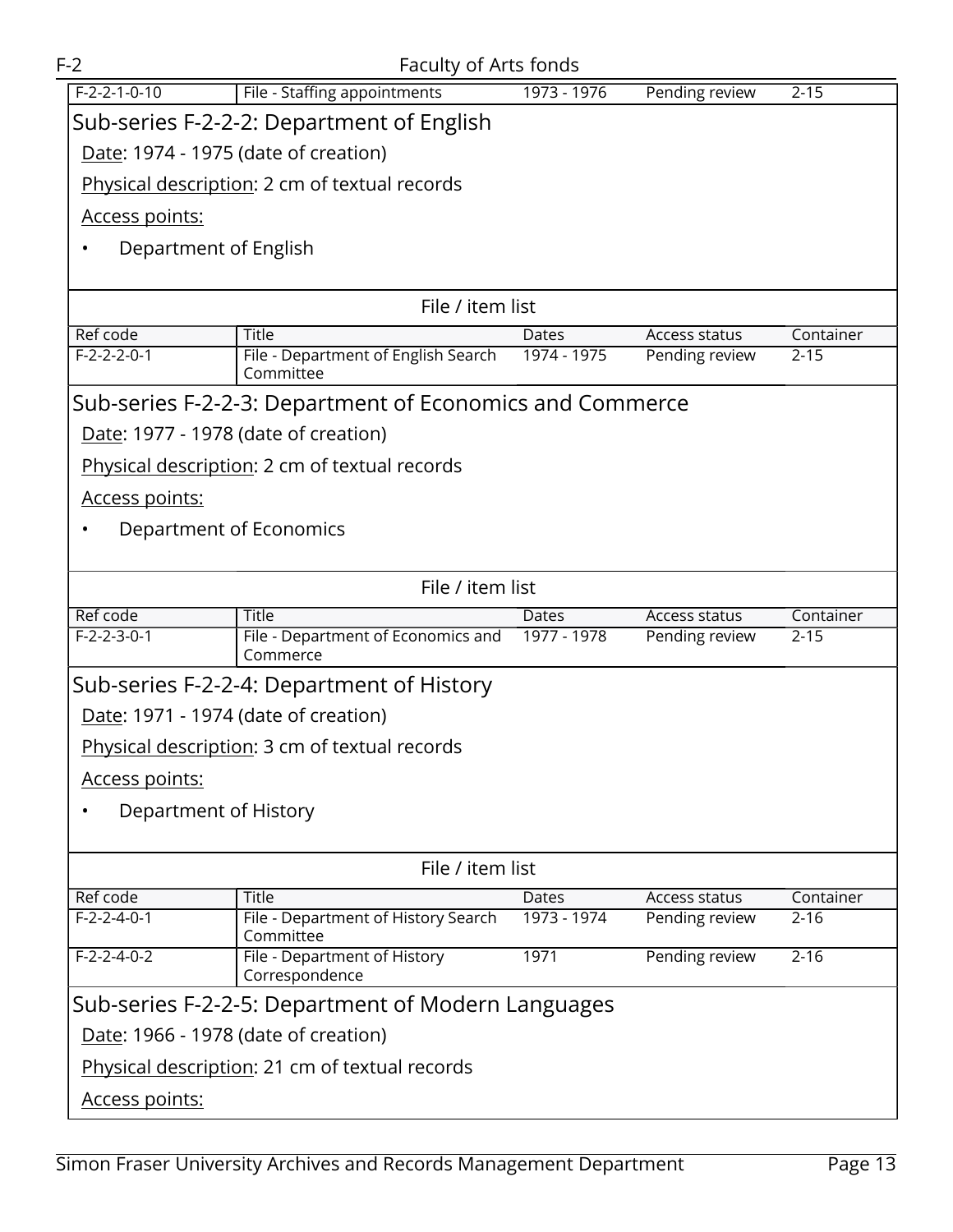| File / item list |                              |             |                      |           |
|------------------|------------------------------|-------------|----------------------|-----------|
| <b>Ref code</b>  | <b>Title</b>                 | Dates       | <b>Access status</b> | Container |
| $F-2-2-5-0-1$    | File - Tenure                | 1974 - 1978 | Pending review       | $2 - 16$  |
| $F-2-2-5-0-2$    | File - Faculty - H.          | 1969 - 1970 | Pending review       | $2 - 16$  |
| $F-2-2-5-0-3$    | File - Faculty - H.          | 1973 - 1976 | Pending review       | $2 - 16$  |
| $F-2-2-5-0-4$    | File - Faculty - H.          | 1977 - 1978 | Pending review       | $2 - 16$  |
| $F-2-2-5-0-5$    | File - Staffing appointments | 1974 - 1976 | Pending review       | $2 - 16$  |
| $F-2-2-5-0-6$    | File - Faculty - A           | 1971        | Pending review       | $2 - 16$  |
| $F-2-2-5-0-7$    | File - Faculty - B           | 1968 - 1974 | Pending review       | $2 - 16$  |
| $F-2-2-5-0-8$    | File - Faculty - B           | 1966 - 1967 | Pending review       | $2 - 17$  |
| $F-2-2-5-0-9$    | File - Faculty - B           | 1966 - 1970 | Pending review       | $2 - 17$  |
| $F-2-2-5-0-10$   | File - Faculty - D           | 1968        | Pending review       | $2 - 17$  |
| $F-2-2-5-0-11$   | File - Faculty - D           | 1967        | Pending review       | $2 - 17$  |
| $F-2-2-5-0-12$   | File - Faculty - D           | 1968 - 1970 | Pending review       | $2 - 17$  |
| $F-2-2-5-0-13$   | File - Faculty - D           | 1967        | Pending review       | $2 - 17$  |
| $F-2-2-5-0-14$   | File - Faculty - E           | 1967 - 1968 | Pending review       | $2 - 17$  |
| $F-2-2-5-0-15$   | File - Faculty - F           | 1967 - 1970 | Pending review       | $2 - 17$  |
| $F-2-2-5-0-16$   | File - Faculty - G           | 1968 - 1976 | Pending review       | $2 - 17$  |
| $F-2-2-5-0-17$   | File - Faculty - G           | 1968 - 1974 | Pending review       | $2 - 17$  |
| $F-2-2-5-0-18$   | File - Faculty - H           | 1969        | Pending review       | $2 - 17$  |
| $F-2-2-5-0-19$   | File - Faculty - H           | 1969 - 1970 | Pending review       | $2 - 17$  |
| $F-2-2-5-0-20$   | File - Faculty - H           | 1967 - 1972 | Pending review       | $2 - 17$  |
| $F-2-2-5-0-21$   | File - Faculty - H           | 1977 - 1978 | Pending review       | $2 - 17$  |
| $F-2-2-5-0-22$   | File - Faculty - M           | 1968 - 1974 | Pending review       | $2 - 17$  |
| $F-2-2-5-0-23$   | File - Faculty - M           | 1967 - 1970 | Pending review       | $2 - 17$  |
| $F-2-2-5-0-24$   | File - Faculty - N           | 1967 - 1970 | Pending review       | $2 - 17$  |
| $F-2-2-5-0-25$   | File - Faculty - O           | 1968        | Pending review       | $2 - 17$  |
| $F-2-2-5-0-26$   | File - Faculty - S           | 1967 - 1975 | Pending review       | $2 - 17$  |
| $F-2-2-5-0-27$   | File - Faculty - V           | 1974 - 1978 | Pending review       | $2 - 17$  |
| $F-2-2-5-0-28$   | File - Faculty - V           | 1970 - 1975 | Pending review       | $2 - 17$  |
| $F-2-2-5-0-29$   | File - Faculty - W           | 1967 - 1971 | Pending review       | $2 - 17$  |
| $F-2-2-5-0-30$   | File - Faculty - W           | 1970 - 1974 | Pending review       | $2 - 17$  |

Date: 1966 - 1977 (date of creation)

Physical description: 10 cm of textual records

Access points:

• Department of Psychology

| File / item list |                                                    |              |                |           |
|------------------|----------------------------------------------------|--------------|----------------|-----------|
| Ref code         | Title                                              | <b>Dates</b> | Access status  | Container |
| $F-2-2-6-0-1$    | File - Deptartment of Psychology -<br>appointments | 1969         | Pending review | 2-18      |
| $F-2-2-6-0-2$    | File - External review                             | 1973         | Pending review | 2-18      |
| $F-2-2-6-0-3$    | File - External review                             | 1973         | Pending review | $2 - 18$  |
| $F-2-2-6-0-4$    | File - Search Committee minutes                    | 1966 - 1974  | Pending review | $2 - 18$  |

Simon Fraser University Archives and Records Management Department Page 14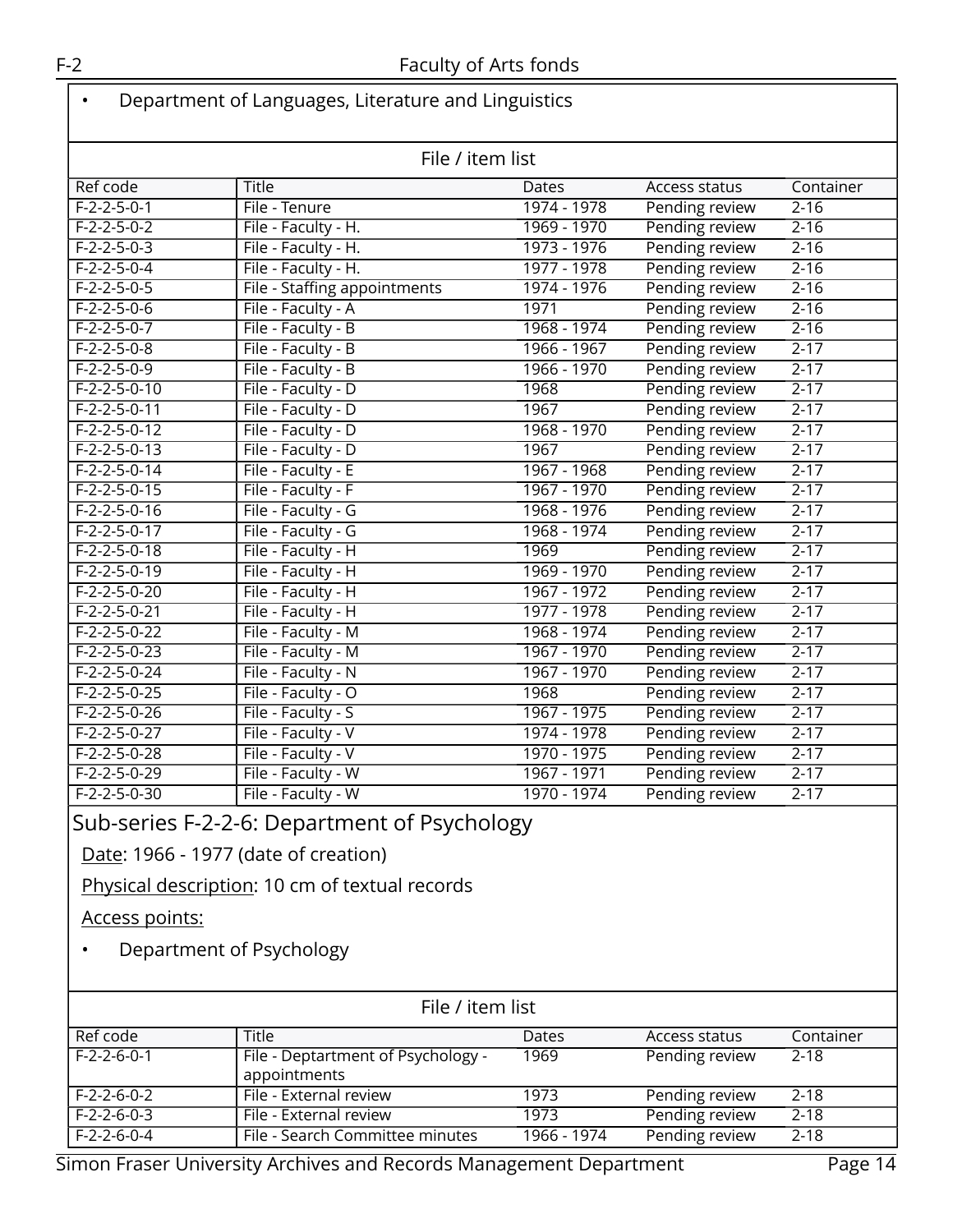| $F-2-2-6-0-5$  | File - Search Committee minutes | 1975 - 1977 | Pending review | 2-18     |
|----------------|---------------------------------|-------------|----------------|----------|
| $F-2-2-6-0-6$  | File - Investigations           |             | Pending review | $2 - 18$ |
| $F-2-2-6-0-7$  | File - Faculty - A              | 1970 - 1971 | Pending review | $2 - 18$ |
| $F-2-2-6-0-8$  | File - Faculty - D              | 1970 - 1971 | Pending review | $2 - 18$ |
| $F-2-2-6-0-9$  | File - Faculty - D              | 1972 - 1973 | Pending review | $2 - 18$ |
| $F-2-2-6-0-10$ | File - Faculty - M              | 1970        | Pending review | $2 - 18$ |
|                |                                 |             |                |          |

#### Sub-series F-2-2-7: Department of Philosophy

Date: 1966 - 1974 (date of creation)

Physical description: 2 cm of textual records

#### Access points:

#### • Department of Philosophy

| File / item list |                                 |             |                |           |
|------------------|---------------------------------|-------------|----------------|-----------|
| Ref code         | Title                           | Dates       | Access status  | Container |
| F-2-2-7-0-1      | File - Search Committee minutes | 1966 - 1973 | Pending review | $2 - 18$  |
| F-2-2-7-0-2      | File - Faculty - R              | 1974        | Pending review | $2 - 18$  |

#### <span id="page-14-0"></span>Series F-2-3: Faculty Committees

Date: 1965 - 1984 (date of creation)

#### Scope and content:

Series consists of the records of various faculty committees. It includes circulars, correspondence, minutes of meetings, and memoranda.

Physical description: 2.65 m of textual records

#### Restrictions on access:

Access may be restricted in accordance with Freedom of Information and Protection of Privacy legislation. Consult the unit list and the archivist for further information.

| File / item list                     |                                                |       |                |           |
|--------------------------------------|------------------------------------------------|-------|----------------|-----------|
| Ref code                             | Title                                          | Dates | Access status  | Container |
|                                      | Sub-series F-2-3-1: Dean's Advisory Committee  |       |                |           |
| Date: 1966 - 1984 (date of creation) |                                                |       |                |           |
|                                      | Physical description: 59 cm of textual records |       |                |           |
| Access points:                       |                                                |       |                |           |
|                                      | Faculty of Arts. Dean's Advisory Committee     |       |                |           |
|                                      |                                                |       |                |           |
| File / item list                     |                                                |       |                |           |
| Ref code                             | <b>Title</b>                                   | Dates | Access status  | Container |
| $F-2-3-1-0-1$                        | File - Agenda and minutes                      | 1966  | Pending review | $2 - 19$  |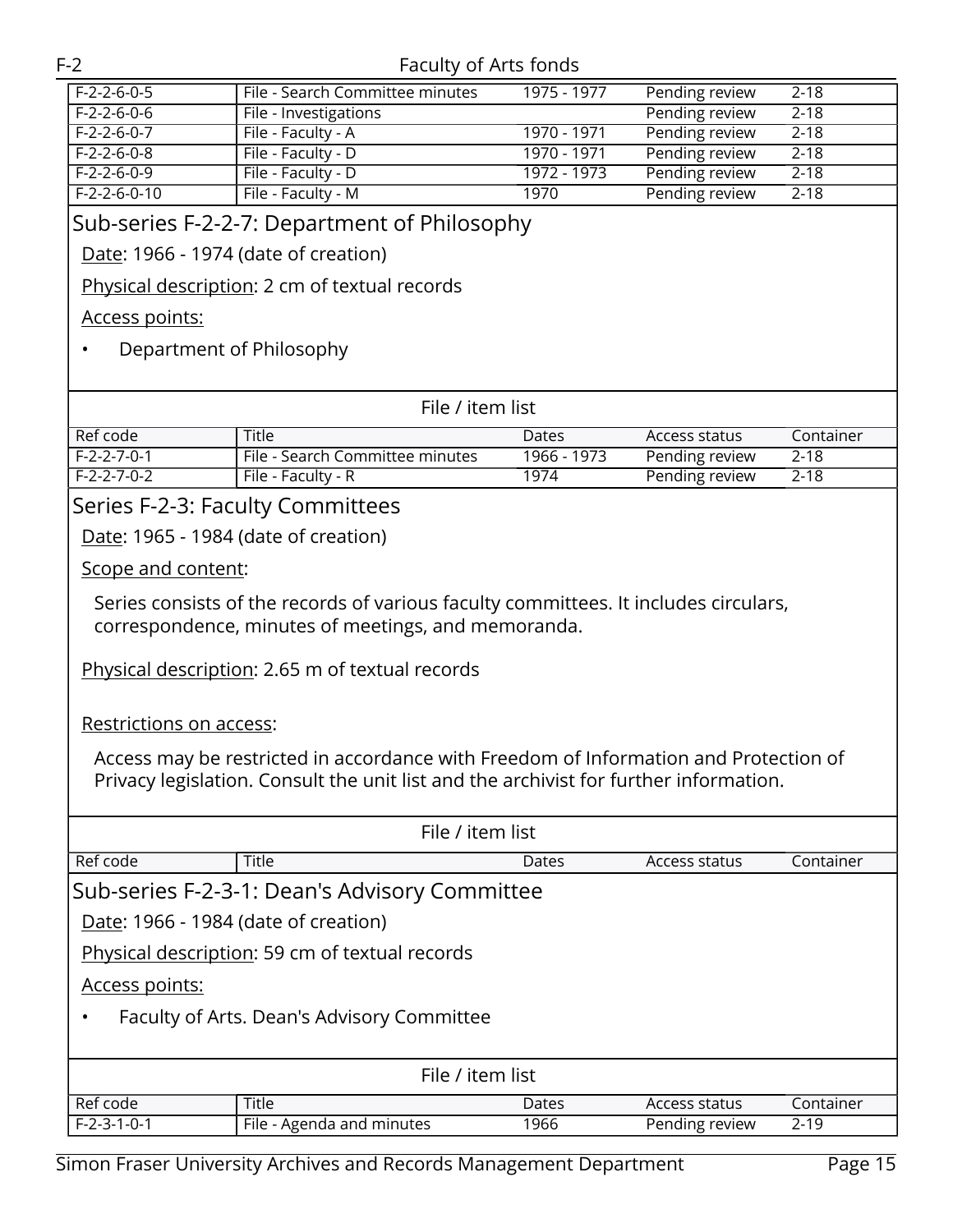| $F-2-3-1-0-2$  | File - Agenda, minutes and papers | 1967        | Pending review | $2 - 19$ |
|----------------|-----------------------------------|-------------|----------------|----------|
| $F-2-3-1-0-3$  | File - Agenda, minutes and papers | 1968        | Pending review | $2 - 19$ |
| $F-2-3-1-0-4$  | File - Agenda, minutes and papers | 1969        | Pending review | $2 - 19$ |
| $F-2-3-1-0-5$  | File - Agenda, minutes and papers | 1969        | Pending review | $2 - 19$ |
| $F-2-3-1-0-6$  | File - Agenda, minutes and papers | 1970        | Pending review | $2 - 19$ |
| $F-2-3-1-0-7$  | File - Agenda, minutes and papers | 1970        | Pending review | $2 - 19$ |
| $F-2-3-1-0-8$  | File - Agenda, minutes and papers | 1970        | Pending review | $2 - 20$ |
| $F-2-3-1-0-9$  | File - Agenda, minutes and papers | 1970        | Pending review | $2 - 20$ |
| $F-2-3-1-0-10$ | File - Agenda, minutes and papers | 1971        | Pending review | $2 - 20$ |
| $F-2-3-1-0-11$ | File - Agenda, minutes and papers | 1971        | Pending review | $2 - 20$ |
| $F-2-3-1-0-12$ | File - Agenda, minutes and papers | 1971        | Pending review | $2 - 20$ |
| $F-2-3-1-0-13$ | File - Agenda, minutes and papers | 1971        | Pending review | $2 - 20$ |
| $F-2-3-1-0-14$ | File - Agenda, minutes and papers | 1972        | Pending review | $2 - 20$ |
| $F-2-3-1-0-15$ | File - Agenda, minutes and papers | 1972        | Pending review | $2 - 21$ |
| $F-2-3-1-0-16$ | File - Agenda, minutes and papers | 1972        | Pending review | $2 - 21$ |
| $F-2-3-1-0-17$ | File - Agenda, minutes and papers | 1973        | Pending review | $2 - 21$ |
| $F-2-3-1-0-18$ | File - Agenda, minutes and papers | 1973        | Pending review | $2 - 21$ |
| $F-2-3-1-0-19$ | File - Agenda, minutes and papers | 1974        | Pending review | $2 - 21$ |
| $F-2-3-1-0-20$ | File - Agenda, minutes and papers | 1974        | Pending review | $2 - 21$ |
| $F-2-3-1-0-21$ | File - Miscellaneous papers       | 1970 - 1974 | Pending review | $2 - 21$ |
| $F-2-3-1-0-22$ | File - Agenda, minutes and papers | 1975        | Pending review | $2 - 21$ |
| $F-2-3-1-0-23$ | File - Papers                     | 1975        | Pending review | $2 - 22$ |
| $F-2-3-1-0-24$ | File - Agenda, minutes and papers | 1975        | Pending review | $2 - 22$ |
| $F-2-3-1-0-25$ | File - Papers                     | 1975        | Pending review | $2 - 22$ |
| $F-2-3-1-0-26$ | File - Agenda, minutes and papers | 1976        | Pending review | $2 - 22$ |
| $F-2-3-1-0-27$ | File - Agenda, minutes and papers | 1976        | Pending review | $2 - 22$ |
| $F-2-3-1-0-28$ | File - Agenda, minutes and papers | 1977        | Pending review | $2 - 22$ |
| $F-2-3-1-0-29$ | File - Agenda, minutes and papers | 1977        | Pending review | $2 - 22$ |
| $F-2-3-1-0-30$ | File - Agenda, minutes and papers | 1977        | Pending review | $2 - 22$ |
| $F-2-3-1-0-31$ | File - Agenda, minutes and papers | 1978        | Pending review | $2 - 22$ |
| $F-2-3-1-0-32$ | File - Agenda, minutes and papers | 1978        | Pending review | $2 - 23$ |
| $F-2-3-1-0-33$ | File - Agenda, minutes and papers | 1979        | Pending review | $2 - 23$ |
| $F-2-3-1-0-34$ | File - Agenda, minutes and papers | 1979        | Pending review | $2 - 23$ |
| $F-2-3-1-0-35$ | File - Agenda, minutes and papers | 1980        | Pending review | $2 - 23$ |
| $F-2-3-1-0-36$ | File - Agenda, minutes and papers | 1980        | Pending review | $2 - 23$ |
| $F-2-3-1-0-37$ | File - Agenda, minutes and papers | 1981 - 1984 | Pending review | $2 - 23$ |

## Sub-series F-2-3-2: Faculty of Arts meetings

Date: 1965 - 1979 (date of creation)

Physical description: 24 cm of textual records

Access points:

• Faculty of Arts. Faculty Meeting

| File / item list |                                   |              |                |           |  |
|------------------|-----------------------------------|--------------|----------------|-----------|--|
| Ref code         | Title                             | <b>Dates</b> | Access status  | Container |  |
| $F-2-3-2-0-1$    | File - Terms of reference         | 1966 - 1969  | Pending review | $2 - 23$  |  |
| $F-2-3-2-0-2$    | File - Agenda, minutes and papers | 1965 - 1966  | Pending review | $2 - 23$  |  |
| $F-2-3-2-0-3$    | File - Memoranda and papers       | 1966         | Pending review | $2 - 23$  |  |
| $F-2-3-2-0-4$    | File - Agenda, minutes and papers | 1967         | Pending review | $2 - 24$  |  |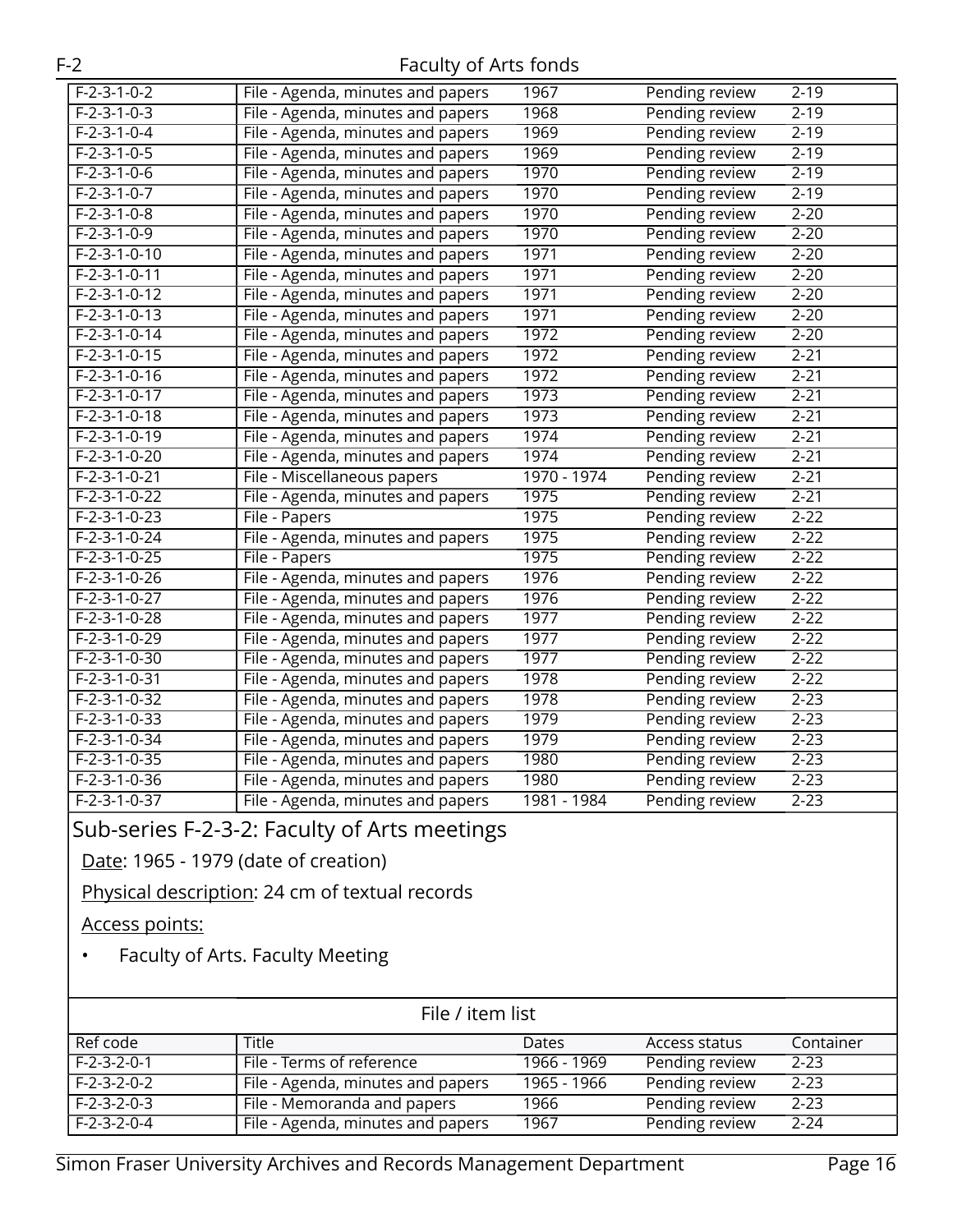| $F-2-3-2-0-5$            | File - Memoranda and papers       | 1967        | Pending review | $2 - 24$ |
|--------------------------|-----------------------------------|-------------|----------------|----------|
| $F-2-3-2-0-6$            | File - Agenda, minutes and papers | 1968        | Pending review | $2 - 24$ |
| $F-2-3-2-0-7$            | File - Memoranda and papers       | 1968        | Pending review | $2 - 24$ |
| $F-2-3-2-0-8$            | File - Memoranda and papers       | 1969        | Pending review | $2 - 24$ |
| $F-2-3-2-0-9$            | File - Agenda, minutes and papers | 1969 - 1970 | Pending review | $2 - 24$ |
| $F-2-3-2-0-10$           | File - Agenda, minutes and papers | 1971        | Pending review | $2 - 24$ |
| $F-2-3-2-0-11$           | File - Curriculum Committee Terms | 1972        | Pending review | $2 - 24$ |
|                          | of Reference                      |             |                |          |
| $F-2-3-2-0-12$           | File - Agenda and minutes         | 1972        | Pending review | $2 - 24$ |
| $F-2-3-2-0-13$           | File - Papers                     | 1972        | Pending review | $2 - 24$ |
| $F-2-3-2-0-14$           | File - New course proposals       | 1972        | Open           | $2 - 24$ |
| $F-2-3-2-0-15$           | File - Minutes and papers         | 1973        | Pending review | $2 - 25$ |
| $F - 2 - 3 - 2 - 0 - 16$ | File - Minutes and papers         | 1974        | Pending review | $2 - 25$ |
| $F-2-3-2-0-17$           | File - Minutes and papers         | 1975        | Pending review | $2 - 25$ |
| $F-2-3-2-0-18$           | File - Minutes and papers         | 1976        | Pending review | $2 - 25$ |
| $F-2-3-2-0-19$           | File - Minutes and papers         | 1977        | Pending review | $2 - 25$ |
| $F-2-3-2-0-20$           | File - Minutes and papers         | 1978 - 1979 | Pending review | $2 - 25$ |

## Sub-series F-2-3-3: Curriculum Committee

Date: 1966 - 1978 (date of creation)

Physical description: 53 cm of textual records

Access points:

#### • Faculty of Arts. Curriculum Committee

| File / item list |                           |             |                |           |
|------------------|---------------------------|-------------|----------------|-----------|
| Ref code         | Title                     | Dates       | Access status  | Container |
| $F-2-3-3-0-1$    | File - Terms of reference |             | Pending review | $2 - 25$  |
| $F-2-3-3-0-2$    | File - Agenda and minutes | 1966        | Pending review | $2 - 25$  |
| $F-2-3-3-0-3$    | File - Agenda and minutes | 1967        | Pending review | $2 - 25$  |
| $F-2-3-3-0-4$    | File - Agenda and minutes | 1968        | Pending review | $2 - 25$  |
| $F-2-3-3-0-5$    | File - Agenda and minutes | 1969        | Pending review | $2 - 26$  |
| $F-2-3-3-0-6$    | File - Agenda and minutes | 1970        | Pending review | $2 - 26$  |
| $F-2-3-3-0-7$    | File - Agenda and minutes | 1970        | Pending review | $2 - 26$  |
| $F-2-3-3-0-8$    | File - Agenda and minutes | 1971        | Pending review | $2 - 26$  |
| $F-2-3-3-0-9$    | File - Agenda and minutes | 1971        | Pending review | $2 - 26$  |
| $F-2-3-3-0-10$   | File - Agenda and minutes | 1972        | Pending review | $2 - 26$  |
| $F-2-3-3-0-11$   | File - Agenda and minutes | 1972        | Pending review | $2 - 26$  |
| $F-2-3-3-0-12$   | File - Agenda and minutes | 1973        | Pending review | $2 - 26$  |
| $F-2-3-3-0-13$   | File - Agenda and minutes | 1973        | Pending review | $2 - 26$  |
| $F-2-3-3-0-14$   | File - Agenda and minutes | 1974        | Pending review | $2 - 27$  |
| $F-2-3-3-0-15$   | File - Agenda and minutes | 1975 - 1977 | Pending review | $2 - 27$  |
| $F-2-3-3-0-16$   | File - Agenda and minutes | 1977 - 1978 | Pending review | $2 - 27$  |
| $F-2-3-3-0-17$   | File - Committee Rulings  | 1969 - 1971 | Pending review | $2 - 27$  |
| $F-2-3-3-0-18$   | File - Papers             | 1969        | Pending review | $2 - 27$  |
| $F-2-3-3-0-19$   | File - Papers             | 1970        | Pending review | $2 - 27$  |
| $F-2-3-3-0-20$   | File - Papers             | 1971        | Pending review | $2 - 27$  |
| $F-2-3-3-0-21$   | File - Papers             | 1971 - 1972 | Pending review | $2 - 27$  |
| $F-2-3-3-0-22$   | File - Papers             | 1972 - 1973 | Pending review | $2 - 28$  |
| F-2-3-3-0-23     | File - Papers             | 1973        | Pending review | $2 - 28$  |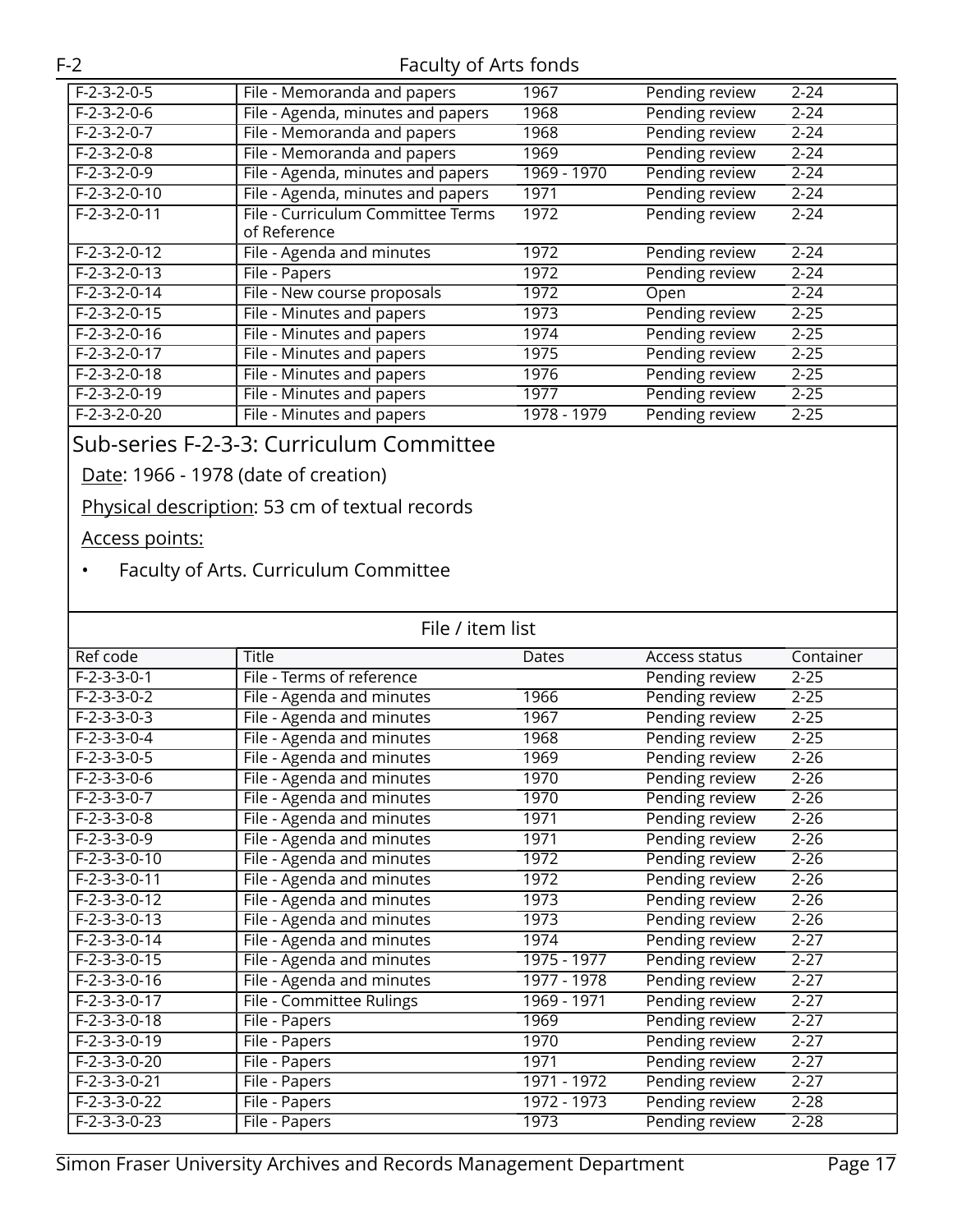| $F-2-3-3-0-24$ | File - Papers    | $1973 - 1974$ | Pending review | $2 - 28$ |
|----------------|------------------|---------------|----------------|----------|
| $F-2-3-3-0-25$ | File - Papers    | 1974 - 1975   | Pending review | $2 - 28$ |
| $F-2-3-3-0-26$ | File - Memoranda | 1966 - 1969   | Pending review | $2 - 28$ |
| $F-2-3-3-0-27$ | File - Memoranda | 1970 - 1971   | Pending review | $2 - 28$ |
| $F-2-3-3-0-28$ | File - Memoranda | 1972 - 1973   | Pending review | $2 - 28$ |
| $F-2-3-3-0-29$ | File - Memoranda | 1974          | Pending review | $2 - 28$ |
| $F-2-3-3-0-30$ | File - Memoranda | 1975          | Pending review | $2 - 28$ |
| $F-2-3-3-0-31$ | File - Memoranda | 1975          | Pending review | $2 - 29$ |
| $F-2-3-3-0-33$ | File - Memoranda | 1976 - 1977   | Pending review | $2 - 29$ |
| $F-2-3-3-0-34$ | File - Memoranda |               | Pending review | $2 - 29$ |
| $F-2-3-3-0-35$ | File - Memoranda |               | Pending review | $2 - 29$ |
| $F-2-3-3-0-36$ | File - Memoranda |               | Pending review | $2 - 29$ |
| F-2-3-3-0-37   | File - Memoranda |               | Pending review | $2 - 29$ |

## Sub-series F-2-3-4: Graduate Studies Committee

Date: 1965 - 1978 (date of creation)

Physical description: 91 cm of textual records

Access points:

• Faculty of Arts. Graduate Studies Committee

| File / item list |                             |       |                |           |
|------------------|-----------------------------|-------|----------------|-----------|
| Ref code         | <b>Title</b>                | Dates | Access status  | Container |
| $F-2-3-4-0-1$    | File - Terms of reference   |       | Pending review | $2 - 29$  |
| $F-2-3-4-0-2$    | File - Regulations          |       | Pending review | $2 - 29$  |
| $F-2-3-4-0-3$    | File - Agenda and minutes   | 1965  | Pending review | $2 - 30$  |
| $F-2-3-4-0-4$    | File - Papers and memoranda | 1965  | Pending review | $2 - 30$  |
| $F-2-3-4-0-5$    | File - Agenda and minutes   | 1966  | Pending review | $2 - 30$  |
| $F-2-3-4-0-6$    | File - Papers and memoranda | 1966  | Pending review | $2 - 30$  |
| $F-2-3-4-0-7$    | File - Agenda and minutes   | 1967  | Pending review | $2 - 30$  |
| $F-2-3-4-0-8$    | File - Papers and memoranda | 1967  | Pending review | $2 - 30$  |
| $F-2-3-4-0-9$    | File - Agenda and minutes   | 1968  | Pending review | $2 - 30$  |
| $F-2-3-4-0-10$   | File - Papers and memoranda | 1968  | Pending review | $2 - 30$  |
| $F-2-3-4-0-11$   | File - Agenda and minutes   | 1969  | Pending review | $2 - 30$  |
| $F-2-3-4-0-12$   | File - Papers and memoranda | 1969  | Pending review | $2 - 30$  |
| $F-2-3-4-0-13$   | File - Agenda and minutes   | 1970  | Pending review | $2 - 30$  |
| $F-2-3-4-0-14$   | File - Papers and memoranda | 1970  | Pending review | $2 - 30$  |
| $F-2-3-4-0-15$   | File - Papers and memoranda | 1970  | Pending review | $2 - 31$  |
| $F-2-3-4-0-16$   | File - Papers and memoranda | 1970  | Pending review | $2 - 31$  |
| $F-2-3-4-0-17$   | File - Papers and memoranda | 1970  | Pending review | $2 - 31$  |
| $F-2-3-4-0-18$   | File - Agenda and minutes   | 1971  | Pending review | $2 - 31$  |
| $F-2-3-4-0-19$   | File - Agenda and minutes   | 1972  | Pending review | $2 - 31$  |
| $F-2-3-4-0-20$   | File - Agenda and minutes   | 1973  | Pending review | $2 - 31$  |
| $F-2-3-4-0-21$   | File - Papers and memoranda | 1973  | Pending review | $2 - 31$  |
| $F-2-3-4-0-22$   | File - Papers and memoranda | 1973  | Pending review | $2 - 31$  |
| $F-2-3-4-0-23$   | File - Agenda and minutes   | 1974  | Pending review | $2 - 32$  |
| $F-2-3-4-0-24$   | File - Papers and memoranda | 1974  | Pending review | $2 - 32$  |
| $F-2-3-4-0-25$   | File - Papers and memoranda | 1974  | Pending review | $2 - 32$  |
| $F-2-3-4-0-26$   | File - Papers A-C           | 1974  | Pending review | $2 - 32$  |
| $F-2-3-4-0-27$   | File - Papers D-H           | 1974  | Pending review | $2 - 32$  |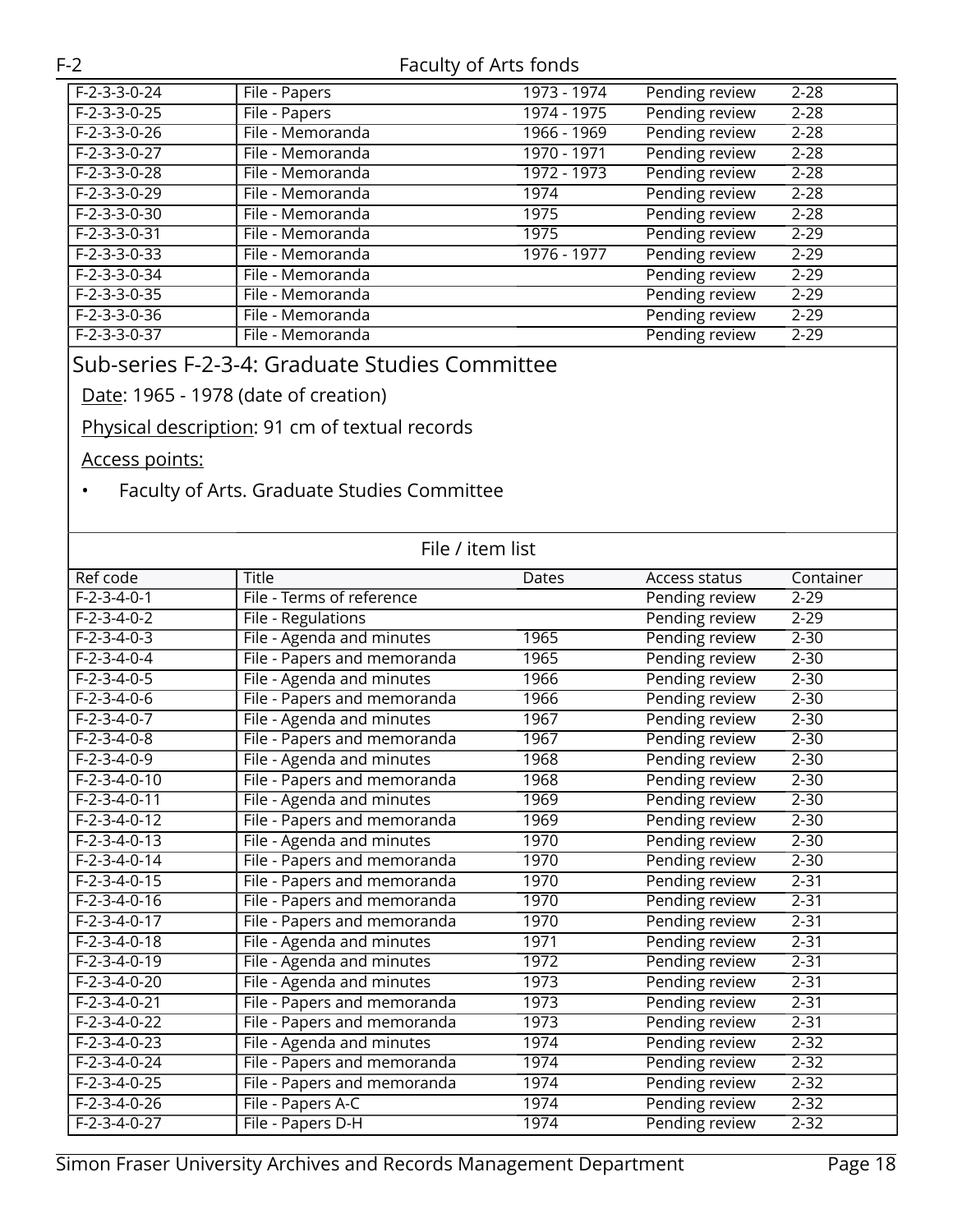| $F-2-3-4-0-28$ | File - Papers I-L         | 1974 | Pending review<br>$2 - 32$ |
|----------------|---------------------------|------|----------------------------|
| $F-2-3-4-0-29$ | File - Papers M           | 1974 | Pending review<br>$2 - 32$ |
| $F-2-3-4-0-30$ | File - Papers N-P         | 1974 | Pending review<br>$2 - 32$ |
| $F-2-3-4-0-31$ | File - Papers Q-S         | 1974 | $2 - 32$<br>Pending review |
| $F-2-3-4-0-32$ | File - Papers T-Z         | 1974 | Pending review<br>$2 - 33$ |
| $F-2-3-4-0-33$ | File - Papers             | 1974 | Pending review<br>$2 - 33$ |
| $F-2-3-4-0-34$ | File - Papers             | 1974 | $2 - 33$<br>Pending review |
| $F-2-3-4-0-35$ | File - Papers             | 1974 | $2 - 33$<br>Pending review |
| $F-2-3-4-0-36$ | File - Memoranda          | 1974 | $2 - 33$<br>Pending review |
| $F-2-3-4-0-37$ | File - Agenda and minutes | 1974 | $2 - 33$<br>Pending review |
| $F-2-3-4-0-38$ | File - Papers A-C         | 1975 | Pending review<br>$2 - 33$ |
| $F-2-3-4-0-39$ | File - Papers D-G         | 1975 | Pending review<br>$2 - 33$ |
| $F-2-3-4-0-40$ | File - Papers H-M         | 1975 | $2 - 33$<br>Pending review |
| $F-2-3-4-0-41$ | File - Papers N-R         | 1975 | Pending review<br>$2 - 34$ |
| $F-2-3-4-0-42$ | File - Papers S-Z         | 1975 | Pending review<br>$2 - 34$ |
| $F-2-3-4-0-43$ | File - Papers             | 1975 | $2 - 34$<br>Pending review |
| $F-2-3-4-0-44$ | File - Papers             | 1975 | Pending review<br>$2 - 34$ |
| $F-2-3-4-0-45$ | File - Papers             | 1975 | Pending review<br>$2 - 34$ |
| $F-2-3-4-0-46$ | File - Papers             | 1975 | Pending review<br>$2 - 34$ |
| $F-2-3-4-0-47$ | File - Memoranda          | 1975 | Pending review<br>$2 - 34$ |
| $F-2-3-4-0-48$ | File - Agenda and minutes | 1976 | $2 - 34$<br>Pending review |
| $F-2-3-4-0-49$ | File - Papers A-B         | 1976 | Pending review<br>$2 - 34$ |
| $F-2-3-4-0-50$ | File - Papers C-E         | 1976 | Pending review<br>$2 - 35$ |
| $F-2-3-4-0-51$ | File - Papers F-H         | 1976 | Pending review<br>$2 - 35$ |
| $F-2-3-4-0-52$ | File - Papers J-L         | 1976 | $2 - 35$<br>Pending review |
| $F-2-3-4-0-53$ | File - Papers M-N         | 1976 | Pending review<br>$2 - 35$ |
| $F-2-3-4-0-54$ | File - Papers O-T         | 1976 | $2 - 35$<br>Pending review |
| $F-2-3-4-0-55$ | File - Papers U-Z         | 1976 | $2 - 35$<br>Pending review |
| $F-2-3-4-0-56$ | File - Papers             | 1976 | Pending review<br>$2 - 35$ |
| $F-2-3-4-0-57$ | File - Papers             | 1976 | Pending review<br>$2 - 35$ |
| $F-2-3-4-0-58$ | File - Memoranda          | 1976 | $2 - 35$<br>Pending review |
| $F-2-3-4-0-59$ | File - Agenda and minutes | 1977 | Pending review<br>$2 - 35$ |
| $F-2-3-4-0-60$ | File - Papers A-B         | 1977 | $2 - 35$<br>Pending review |
| $F-2-3-4-0-61$ | File - Papers C-G         | 1977 | $2 - 36$<br>Pending review |
| $F-2-3-4-0-62$ | File - papers H-J         | 1977 | $2 - 36$<br>Pending review |
| $F-2-3-4-0-63$ | File - Papers K-M         | 1977 | $2 - 36$<br>Pending review |
| $F-2-3-4-0-64$ | File - Papers N-S         | 1977 | $2 - 36$<br>Pending review |
| $F-2-3-4-0-65$ | File - Papers T-Z         | 1977 | Pending review<br>$2 - 36$ |
| $F-2-3-4-0-66$ | File - Papers             | 1977 | Pending review<br>$2 - 36$ |
| $F-2-3-4-0-67$ | File - Memoranda          | 1977 | Pending review<br>$2 - 36$ |
| F-2-3-4-0-68   | File - Papers             | 1978 | Pending review<br>$2 - 36$ |
| $F-2-3-4-0-69$ | File - Papers             | 1978 | Pending review<br>$2 - 36$ |
| $F-2-3-4-0-70$ | File - Memoranda          | 1978 | Pending review<br>$2 - 36$ |

### Sub-series F-2-3-5: Tenure Committee

Date: 1966 - 1978 (date of creation)

#### Physical description: 7 cm of textual records

Access points:

• Faculty of Arts. Faculty Tenure Committee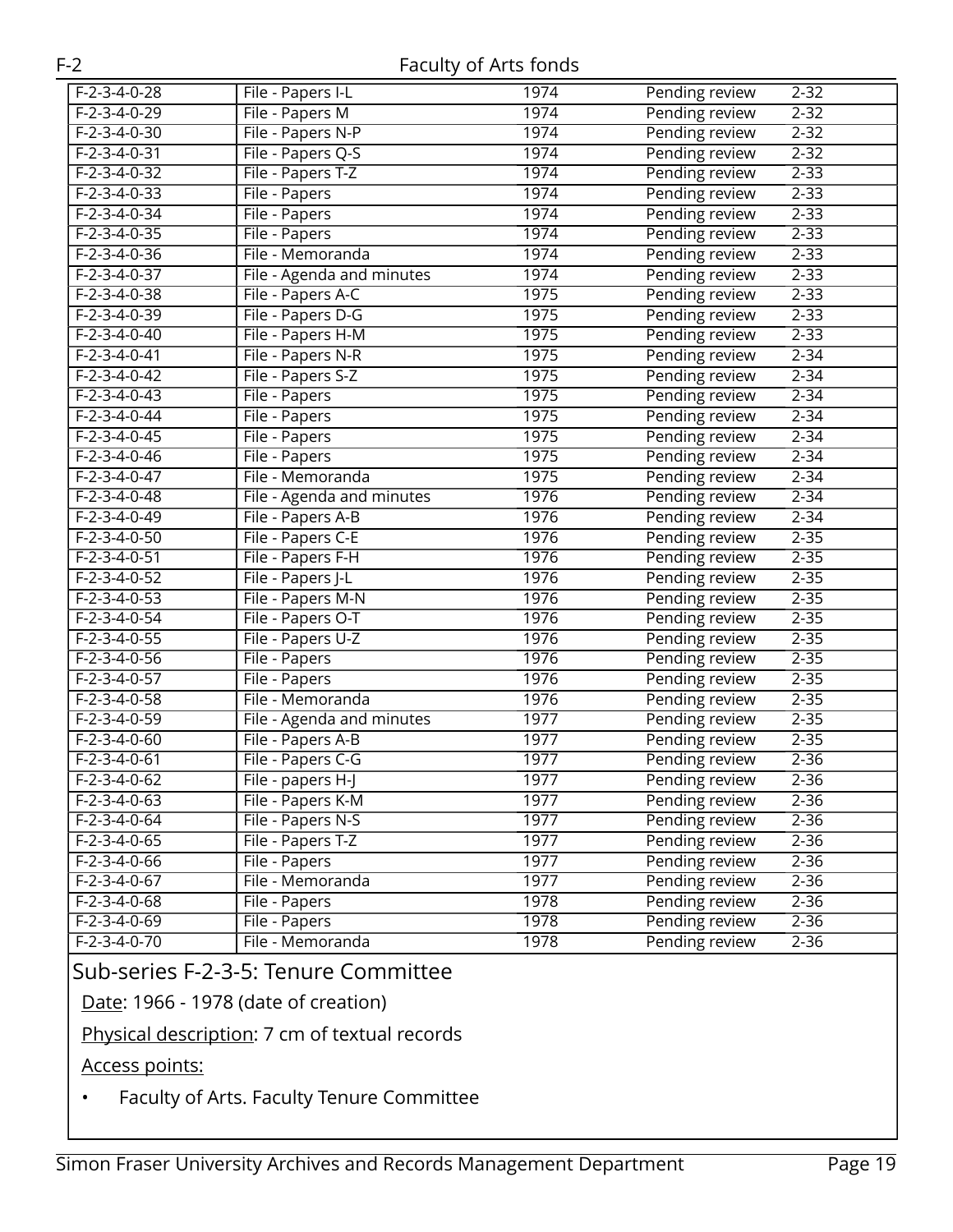| File / item list                              |                                                        |             |                |           |  |
|-----------------------------------------------|--------------------------------------------------------|-------------|----------------|-----------|--|
| Ref code                                      | <b>Title</b>                                           | Dates       | Access status  | Container |  |
| $F-2-3-5-0-1$                                 | File - Agenda, minutes, papers and<br>memoranda        | 1966        | Pending review | $2 - 37$  |  |
| $F-2-3-5-0-2$                                 | File - Agenda, minutes, papers and<br>memoranda        | 1967        | Pending review | $2 - 37$  |  |
| $F-2-3-5-0-3$                                 | File - Agenda, minutes, papers and<br>memoranda        | 1967        | Pending review | $2 - 37$  |  |
| $F-2-3-5-0-4$                                 | File - Agenda, minutes, papers and<br>memoranda        | 1968        | Pending review | $2 - 37$  |  |
| $F-2-3-5-0-5$                                 | File - Agenda, minutes, papers and<br>memoranda        | 1969 - 1978 | Pending review | $2 - 37$  |  |
|                                               | Sub-series F-2-3-6: Undergraduate Curriculum Committee |             |                |           |  |
| Date: 1968 - 1973 (date of creation)          |                                                        |             |                |           |  |
|                                               | Physical description: 1 cm of textual records          |             |                |           |  |
| Access points:                                |                                                        |             |                |           |  |
|                                               | Faculty of Arts. Undergraduate Curriculum Committee    |             |                |           |  |
|                                               |                                                        |             |                |           |  |
| File / item list                              |                                                        |             |                |           |  |
| Ref code                                      | <b>Title</b>                                           | Dates       | Access status  | Container |  |
| $F-2-3-6-0-1$                                 | File - Agenda and minutes                              | 1968 - 1973 | Pending review | $2 - 37$  |  |
|                                               | Sub-series F-2-3-7: Departmental Review Committee      |             |                |           |  |
| Date: 1968 - 1975 (date of creation)          |                                                        |             |                |           |  |
| Physical description: 3 cm of textual records |                                                        |             |                |           |  |
| <u>Access points:</u>                         |                                                        |             |                |           |  |
|                                               | Faculty of Arts. Departmental Review Committee         |             |                |           |  |
|                                               |                                                        |             |                |           |  |
| File / item list                              |                                                        |             |                |           |  |
| Ref code                                      | <b>Title</b>                                           | Dates       | Access status  | Container |  |
| $F-2-3-7-0-1$                                 | File - Member Curriculum Vitae's                       | 1968        | Pending review | $2 - 37$  |  |
| $F-2-3-7-0-2$                                 | File - Memoranda                                       | 1974 - 1975 | Pending review | $2 - 37$  |  |
| Sub-series F-2-3-8: Grading Committee         |                                                        |             |                |           |  |
| Date: 1965 - 1977 (date of creation)          |                                                        |             |                |           |  |
| Physical description: 9 cm of textual records |                                                        |             |                |           |  |
| Access points:                                |                                                        |             |                |           |  |
| Faculty of Arts. Grading Committee            |                                                        |             |                |           |  |
|                                               |                                                        |             |                |           |  |
| File / item list                              |                                                        |             |                |           |  |
| Ref code                                      | Title                                                  | Dates       | Access status  | Container |  |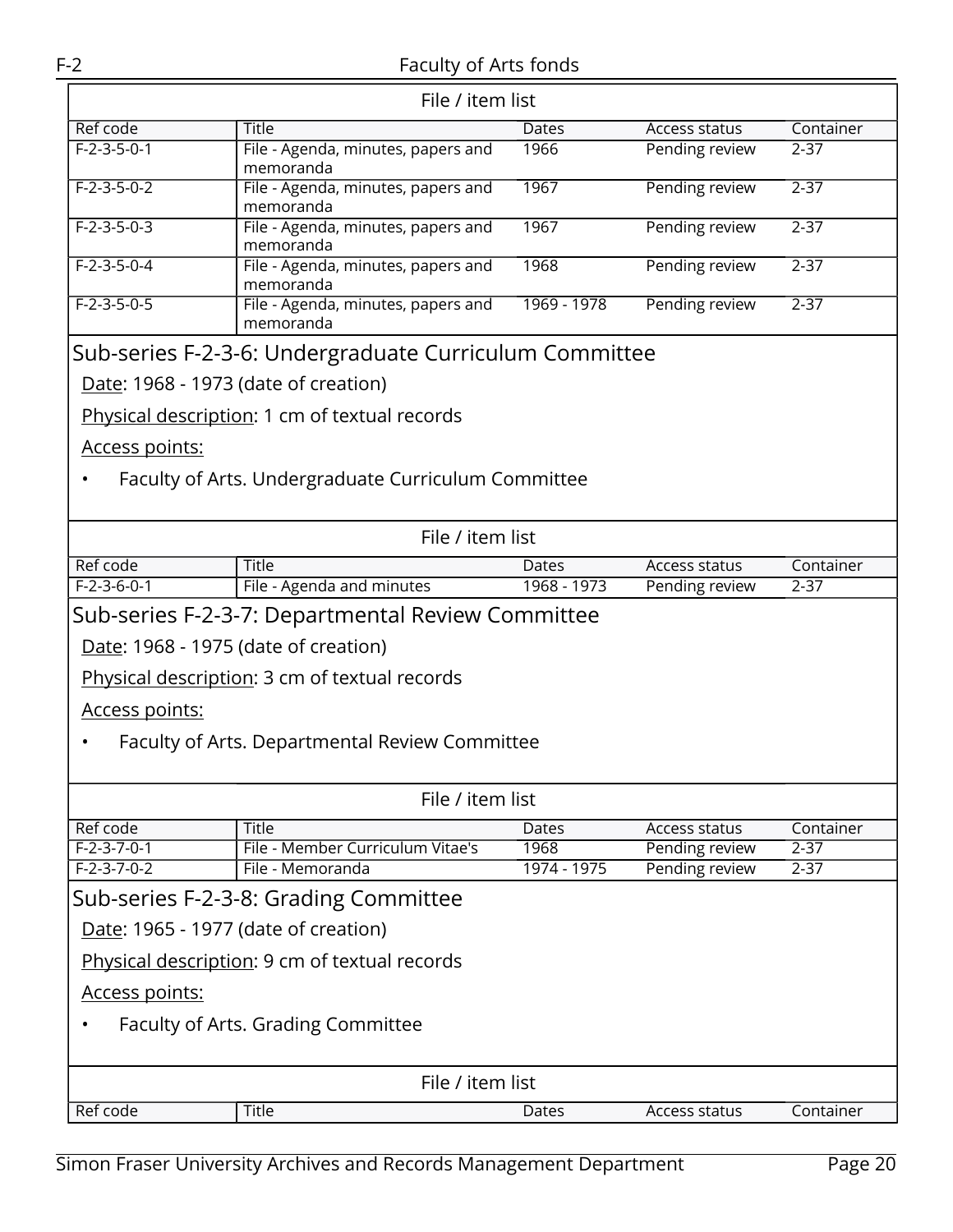| $F-2-3-8-0-1$ | File - History outline and agenda<br>and minutes          | 1965 - 1967 | Pending review | 2-37     |
|---------------|-----------------------------------------------------------|-------------|----------------|----------|
| $F-2-3-8-0-2$ | File - History outline and agenda<br>and minutes          | 1968 - 1971 | Pending review | $2 - 38$ |
| $F-2-3-8-0-3$ | File - Memoranda                                          | 1972 - 1976 | Pending review | 2-38     |
| $F-2-3-8-0-4$ | File - Grade distribution and<br>practices within Faculty | 1971        | Pending review | $2 - 38$ |
| $F-2-3-8-0-5$ | File - Grade Dispute                                      | 1973        | Pending review | $2 - 38$ |
| $F-2-3-8-0-6$ | File - President's Research Grant<br>Committee            | 1967        | Pending review | $2 - 38$ |
| $F-2-3-8-0-7$ | File - Miscellaneous                                      | 1971 - 1977 | Pending review | $2 - 38$ |

Sub-series F-2-3-9: Ad hoc committees

Date: 1966 - 1979 (date of creation)

Physical description: 18 cm of textual records

#### Access points:

- Sociology / Anthropology Articulation Committee
- Faculty of Arts. Advisory Committee on Extension Credit Programs
- Canada Council Small Grants Committee
- Faculty of Arts Review Committee
- Faculty of Arts. Departmental Assistants and Advisors Meeting
- President's Committee on Research Involving Human Experimentation
- Faculty of Arts. Committee on Interdisciplinary Studies
- Faculty of Arts. Committee on Student Participation and Rights
- Department of English. Ad Hoc Committee on Teaching Evaluation
- Ad Hoc Assessment Committee for Graduate Program in Communication
- Committee on Appointment of Heads
- Faculty of Arts. Committee on Interdisplinary Courses
- President's Advisory Committee on PSA Faculty

| File / item list |                                                                 |             |                |           |  |
|------------------|-----------------------------------------------------------------|-------------|----------------|-----------|--|
| Ref code         | <b>Title</b>                                                    | Dates       | Access status  | Container |  |
| $F-2-3-9-0-1$    | File - Articulation Committee                                   | 1975        | Pending review | $2 - 38$  |  |
| $F-2-3-9-0-2$    | File - Arts Advisory Committee                                  | 1975        | Pending review | $2 - 38$  |  |
| $F-2-3-9-0-3$    | File - Arts Review Committee                                    | 1975        | Pending review | $2 - 38$  |  |
| $F-2-3-9-0-4$    | File - Canada Council Small Grants<br><b>Committee Minutes</b>  | 1974 - 1978 | Pending review | $2 - 38$  |  |
| $F-2-3-9-0-5$    | File - Canada Council Small Grants<br><b>Committee Minutes</b>  | 1978 - 1979 | Pending review | $2 - 39$  |  |
| $F-2-3-9-0-6$    | File - Department Assistants and<br>Advisors minutes            | 1972 - 1975 | Pending review | $2 - 39$  |  |
| $F-2-3-9-0-7$    | File - Research Ethics Committees                               | 1973 - 1976 | Pending review | $2 - 39$  |  |
| $F-2-3-9-0-8$    | File - Interdisciplinary Studies                                | 1968        | Pending review | $2 - 39$  |  |
| $F-2-3-9-0-9$    | File - Student Participation on<br><b>Department Committees</b> | 1969 - 1976 | Pending review | $2 - 39$  |  |
| $F-2-3-9-0-10$   | File - Teaching evaluation English<br>Department                | 1976        | Pending review | $2 - 39$  |  |
| $F-2-3-9-0-11$   | File - Assessment for Graduate<br>Program in Communications     | 1972        | Pending review | $2 - 39$  |  |